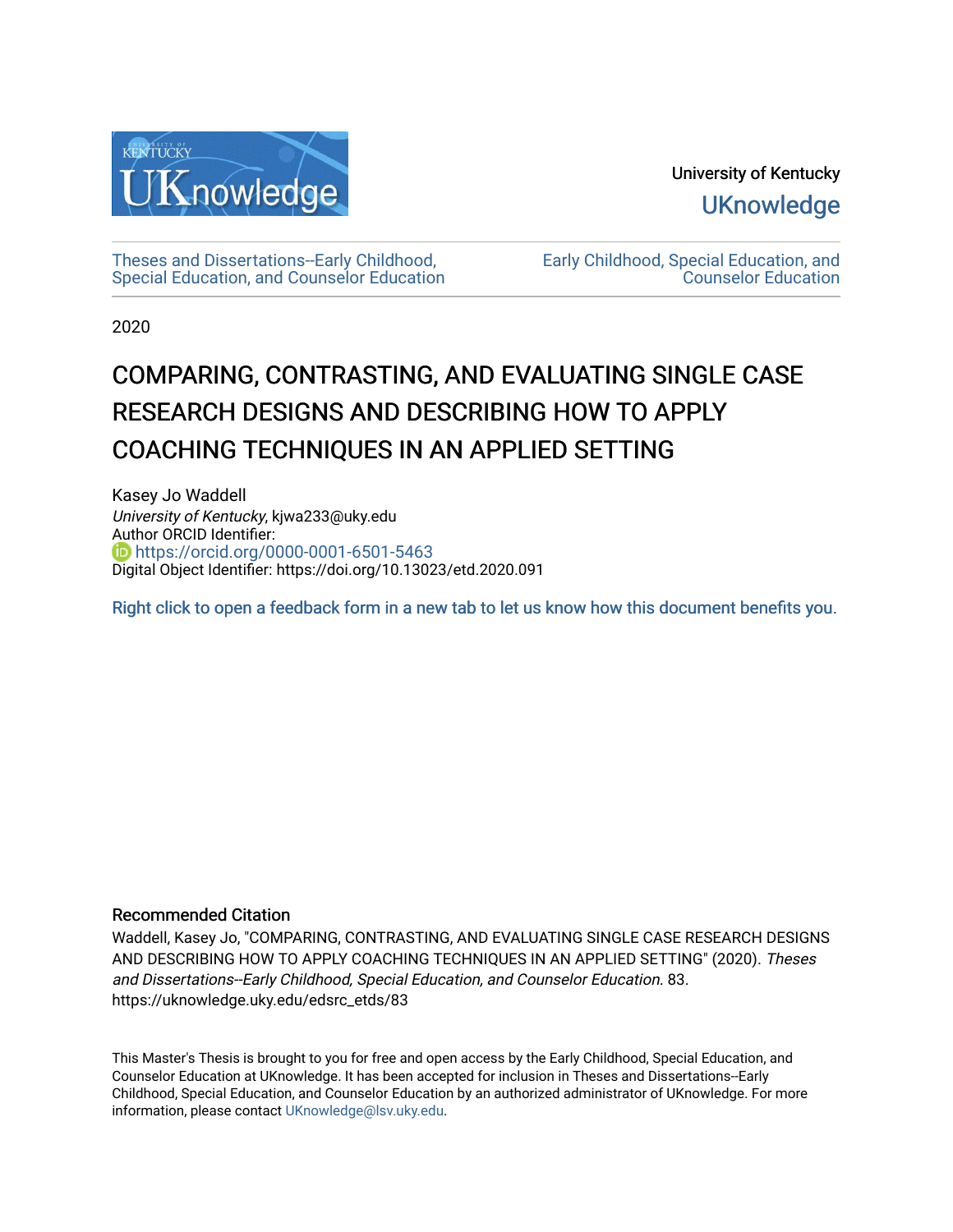# STUDENT AGREEMENT:

I represent that my thesis or dissertation and abstract are my original work. Proper attribution has been given to all outside sources. I understand that I am solely responsible for obtaining any needed copyright permissions. I have obtained needed written permission statement(s) from the owner(s) of each third-party copyrighted matter to be included in my work, allowing electronic distribution (if such use is not permitted by the fair use doctrine) which will be submitted to UKnowledge as Additional File.

I hereby grant to The University of Kentucky and its agents the irrevocable, non-exclusive, and royalty-free license to archive and make accessible my work in whole or in part in all forms of media, now or hereafter known. I agree that the document mentioned above may be made available immediately for worldwide access unless an embargo applies.

I retain all other ownership rights to the copyright of my work. I also retain the right to use in future works (such as articles or books) all or part of my work. I understand that I am free to register the copyright to my work.

# REVIEW, APPROVAL AND ACCEPTANCE

The document mentioned above has been reviewed and accepted by the student's advisor, on behalf of the advisory committee, and by the Director of Graduate Studies (DGS), on behalf of the program; we verify that this is the final, approved version of the student's thesis including all changes required by the advisory committee. The undersigned agree to abide by the statements above.

> Kasey Jo Waddell, Student Dr. Justin D. Lane, Major Professor Dr. Melinda Ault, Director of Graduate Studies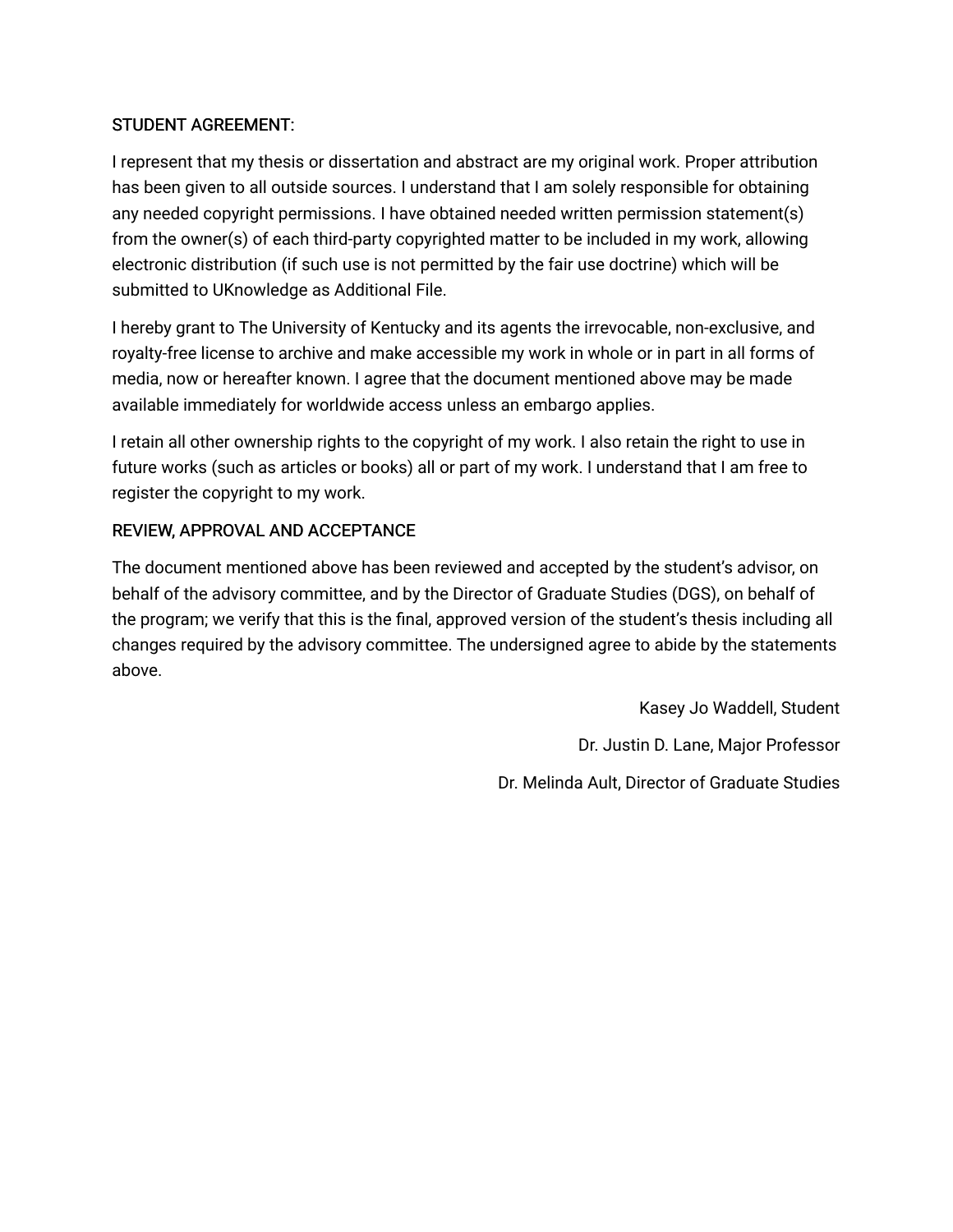# COMPARING, CONTRASTING, AND EVALUATING SINGLE CASE RESEARCH DESIGNS AND DESCRIBING HOW TO APPLY COACHING TECHNIQUES IN AN APPLIED SETTING

# THESIS \_\_\_\_\_\_\_\_\_\_\_\_\_\_\_\_\_\_\_\_\_\_\_\_\_\_\_\_\_\_\_\_\_\_\_\_\_\_\_\_

A thesis submitted in partial fulfillment of the requirements for the degree of Master of Science in the College of Education at the University of Kentucky

By

Kasey Jo Waddell

Lexington, Kentucky

Director: Dr. Justin D. Lane, Professor of Early Childhood, Special Education, & Counselor Education

Lexington, Kentucky

2020

Copyright © Kasey Jo Waddell 2020 https://orcid.org/0000-0001-6501-5463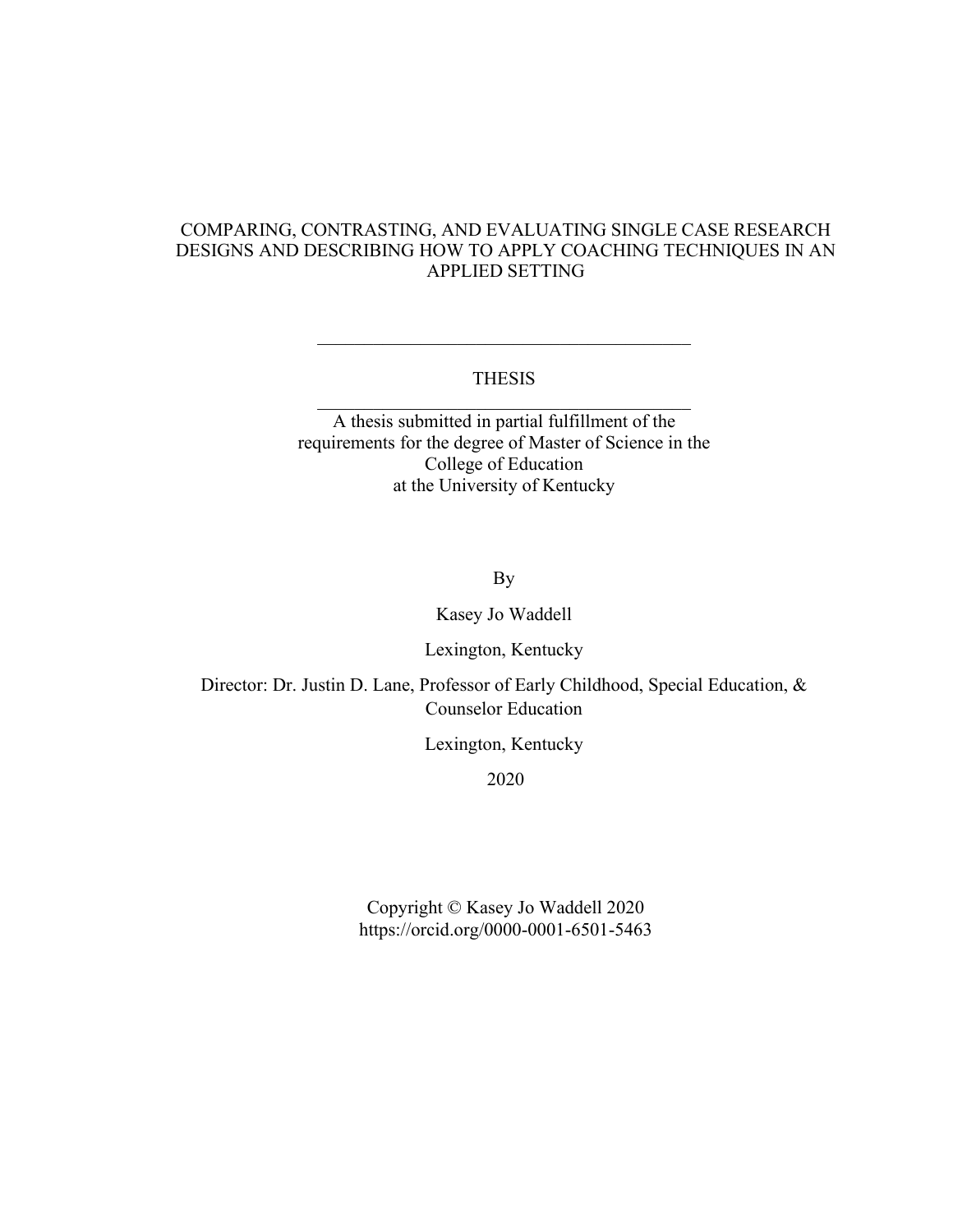#### ABSTRACT OF THESIS

# COMPARING, CONTRASTING, AND EVALUATING SINGLE CASE RESEARCH DESIGNS AND DESCRIBING HOW TO APPLY COACHING TECHNIQUES IN AN APPLIED SETTING

During the Spring 2020 semester, students within the applied behavior analysis/special education/interdisciplinary early childhood education program were conducting applied thesis projects within typical contexts as part of their fulfillment of the requirements of a master's degree program. Due to the coronavirus disease 2019 (COVID-19), public schools and related facilities closed with no plans to reopen within the time frame to allow for graduation for students in the last semester of their graduate program. Students were allowed to complete an alternative thesis assignment in the form of responding to writing prompts followed by an oral defense of the written products, along with questions related to their field of study. The following written prompts were assigned as an alternative to an applied thesis project:

## *Alternate Thesis Project*

## *Spring 2020*

*The deadline for submitting responses is April 6. Responses should be emailed to all members of your committee. You will complete an oral defense on the date that you have already scheduled, and you will answer questions about your written questions, as well as answer questions from any content that you have learned during your Master's program.*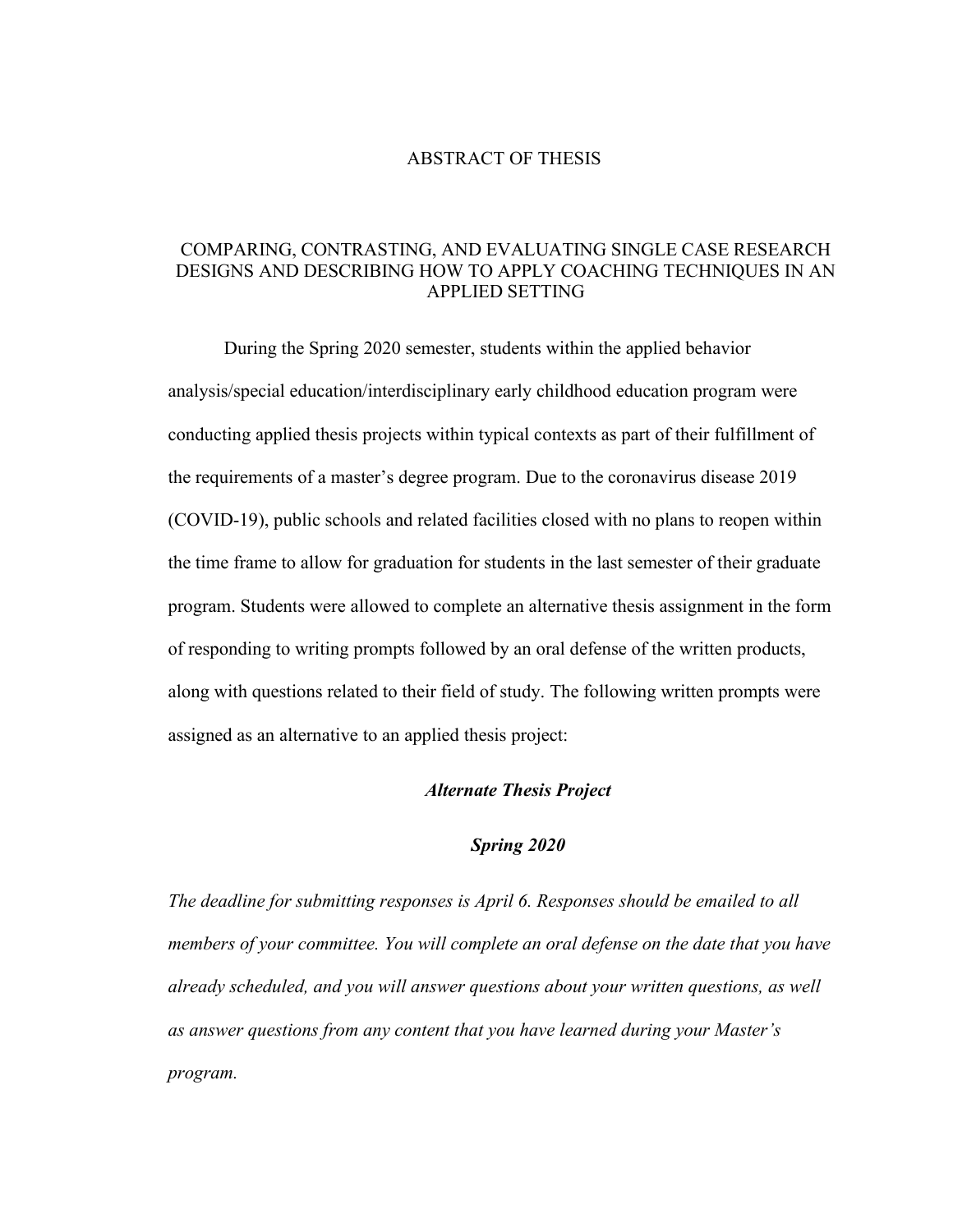- *1. Compare and contrast the multiple baseline design with a multiple probe design. I expect the product of your work to provide sufficient information that would demonstrate your understanding of each design.*
- *2. I have attached a single-case article in your area of interest. You will use the handout you were given and practiced in EDS 633 to analyze the article (attached) – write a summary of the findings that evaluates the rigor, quality, and potential bias in the article.*
- *3. You will write an article, designed for a practitioner, about the independent variable (coaching practices) you chose for your original thesis including a rationale for why this IV is important, how to implement the IV, an application vignette or scenario, and supporting references. I have attached examples of such papers (not in your topic area and longer than you are expected to write – BUT should serve as a guide in this process).*

*Each response must be 4 double-spaced pages and adhere to APA 6th edition guidelines and include references (this section does not count toward page requirements). When reviewing and editing your work, make sure your responses are analytical, technical, and your own original ideas/work (plagiarism is not worth failing;* 

*[https://apastyle.apa.org/style-grammar-guidelines/citations/plagiarism\)](https://apastyle.apa.org/style-grammar-guidelines/citations/plagiarism).*

KEYWORDS: Multiple-Baseline, Multiple-Probe, Rigor, Quality, Bias, Coaching

Kasey Jo Waddell

05/08/2020

Date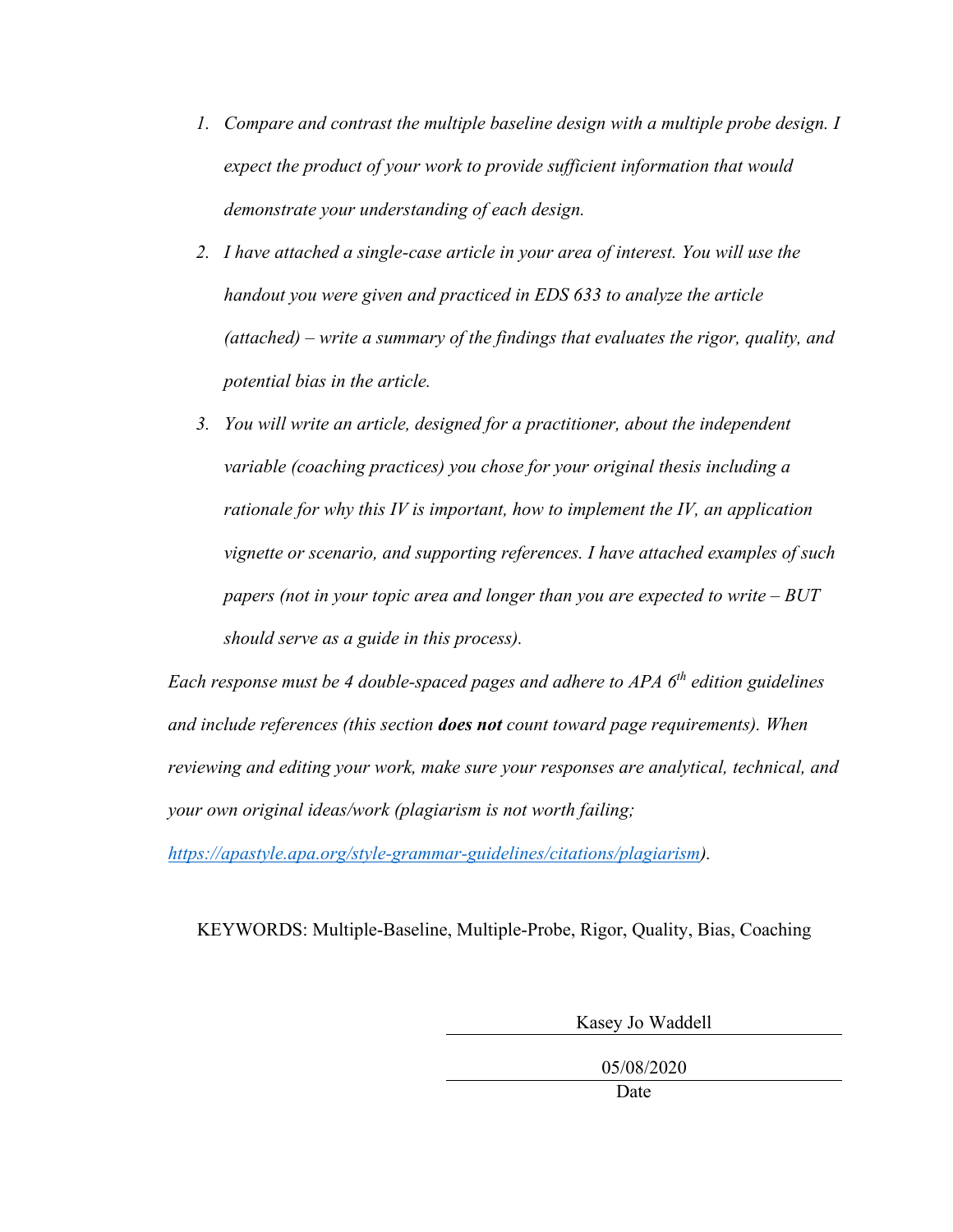# COMPARING, CONTRASTING, AND EVALUATING SINGLE CASE RESEARCH DESIGNS AND DESCRIBING HOW TO APPLY COACHING TECHNIQUES IN AN APPLIED SETTING

By Kasey Jo Waddell

Justin D. Lane, PhD., BCBA-D

Director of Thesis

Melinda Ault, PhD.

Director of Graduate Studies

05/08/2020

Date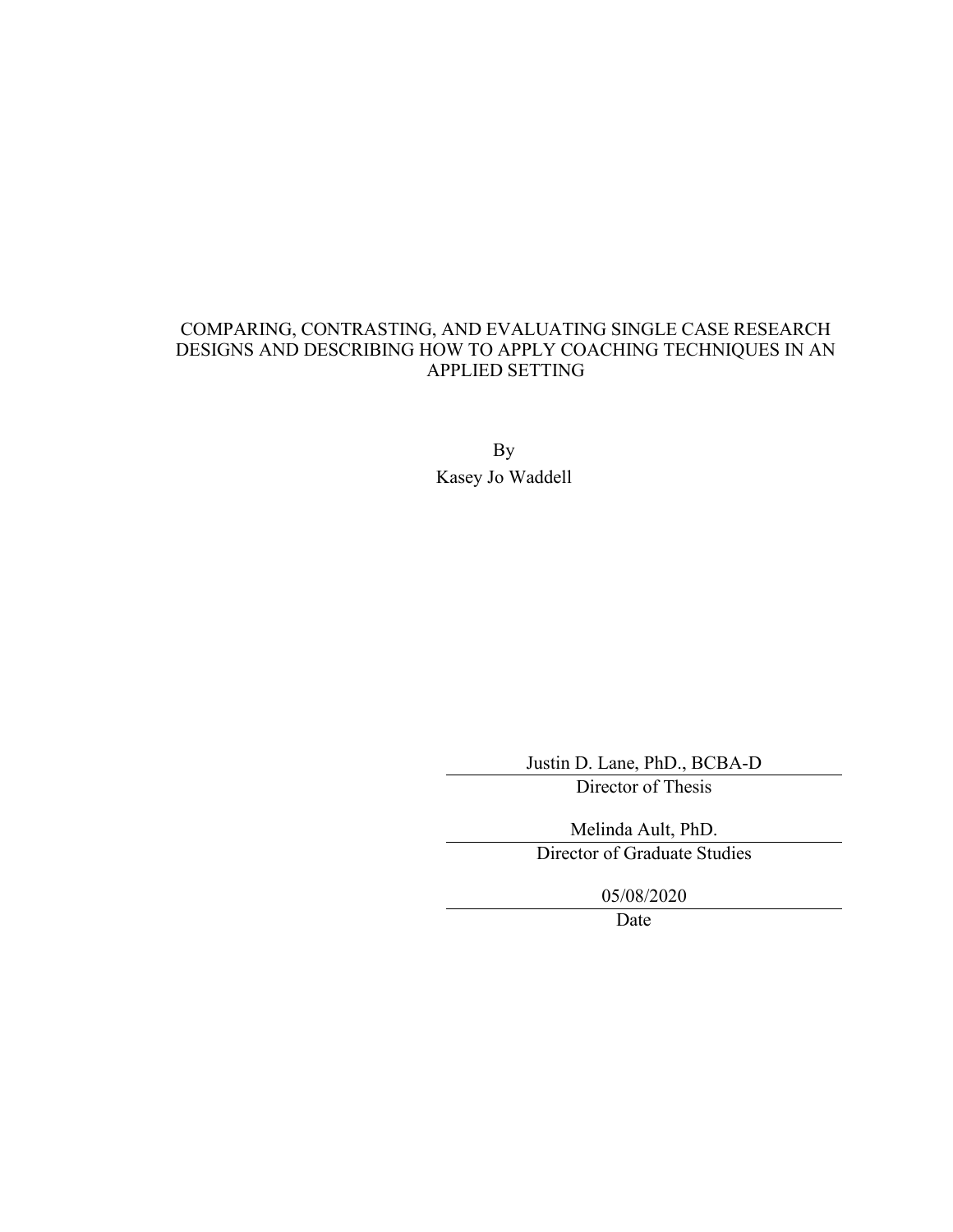# DEDICATION

To Brian, you have supported me and my dream without question and have been there for me through the good and bad times. To my family, without whom I would not have the ability to be where I am. Finally, to God, for without whom I would be eternally cursed and lost without the guidance and strength needed to carry on with my passions to make a difference.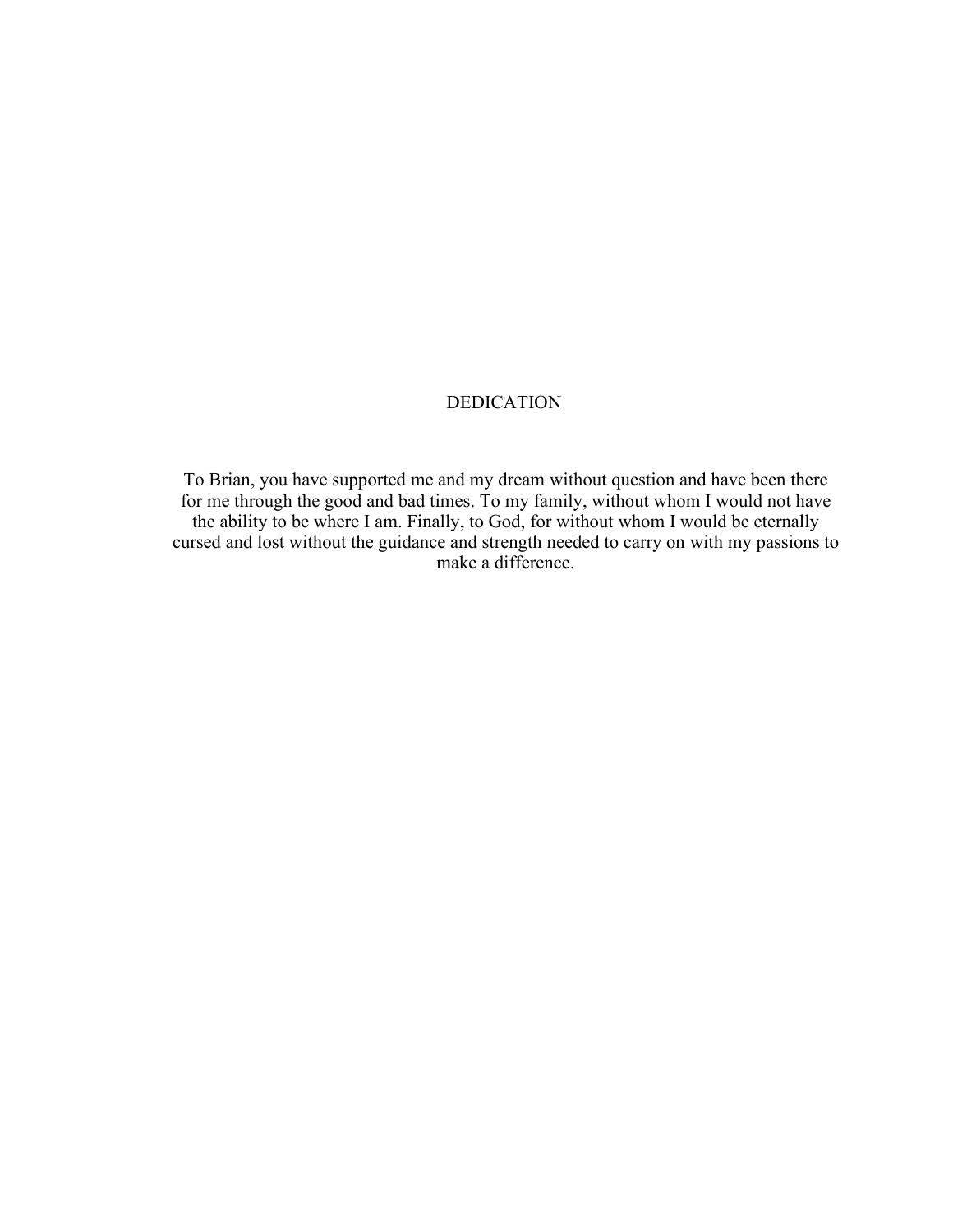#### ACKNOWLEDGMENTS

<span id="page-7-0"></span>The following thesis, while an individual work, benefited from the insights and direction of several people. First, my Thesis Chair, Dr. Justin D. Lane, who exemplifies the high-quality scholarship to which I aspire. In addition, he provided timely and instructive comments and evaluation at every stage of the thesis process, allowing me to complete this project. Next, I wish to thank the complete Thesis Committee: Dr. Melinda Ault, and Dr. Collin Shepley. Each individual provided insights that guided and challenged my thinking, substantially improving the finished product.

In addition to the technical and instrumental assistance above, I received equally important assistance from family and friends. My fiancé, Brian Morrow, provided ongoing support throughout the thesis process which was critical in completing this project.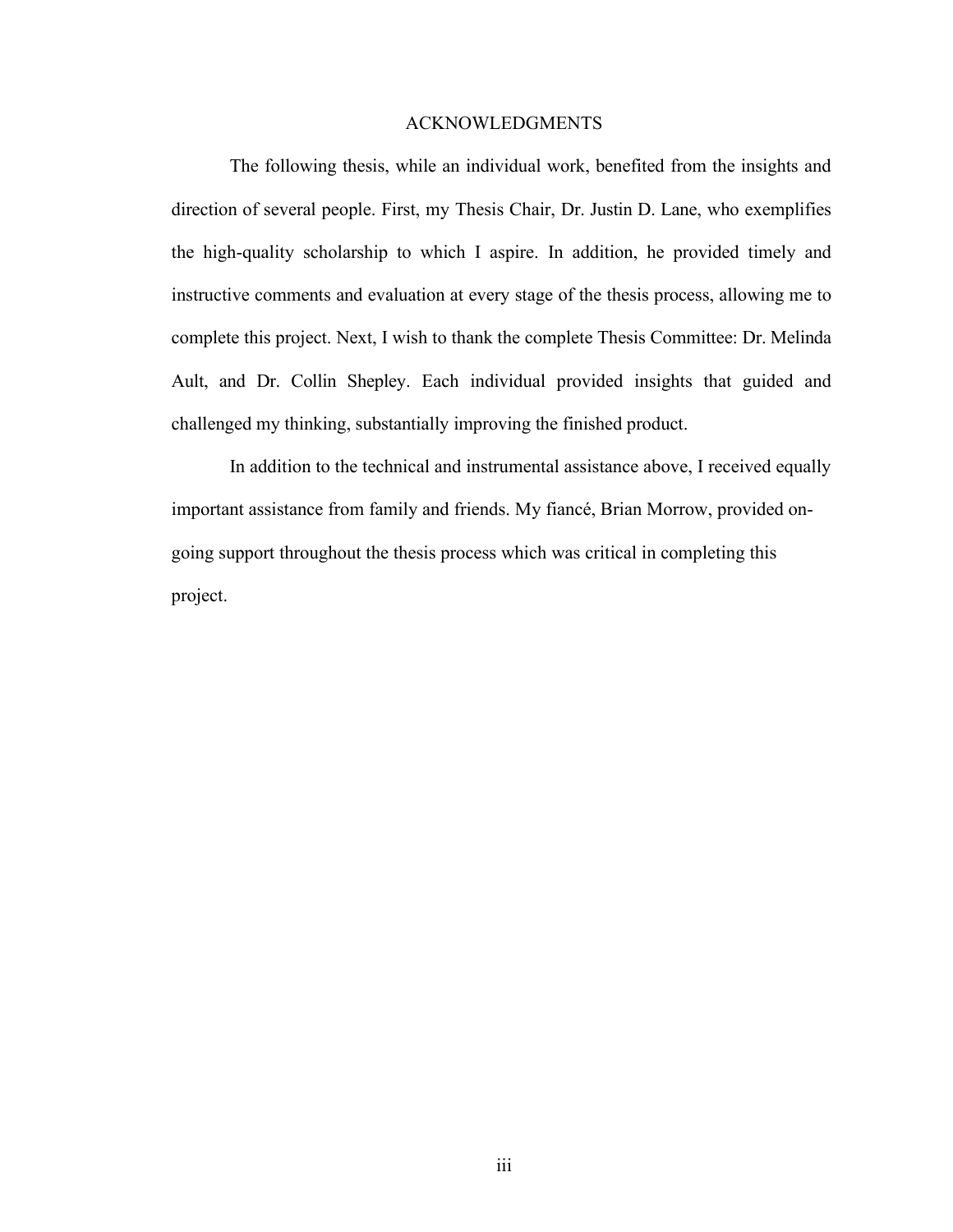|  | <b>TABLE OF CONTENTS</b> |
|--|--------------------------|
|--|--------------------------|

| 1.1.1<br>1.1.2<br>1.1.3                                                                                      |
|--------------------------------------------------------------------------------------------------------------|
|                                                                                                              |
| 1.3                                                                                                          |
|                                                                                                              |
|                                                                                                              |
| 2.1.1<br>2.1.2<br>2.1.3                                                                                      |
| 2.2.1.1<br>2.2.1.2<br>Ecological Validity, Social Validity, Generalization, and Maintenance<br>2.2.1.3<br>10 |
|                                                                                                              |
|                                                                                                              |
|                                                                                                              |
| 3.1.2<br>3.1.3<br>3.1.4<br>3.1.5<br>3.1.6                                                                    |
|                                                                                                              |
|                                                                                                              |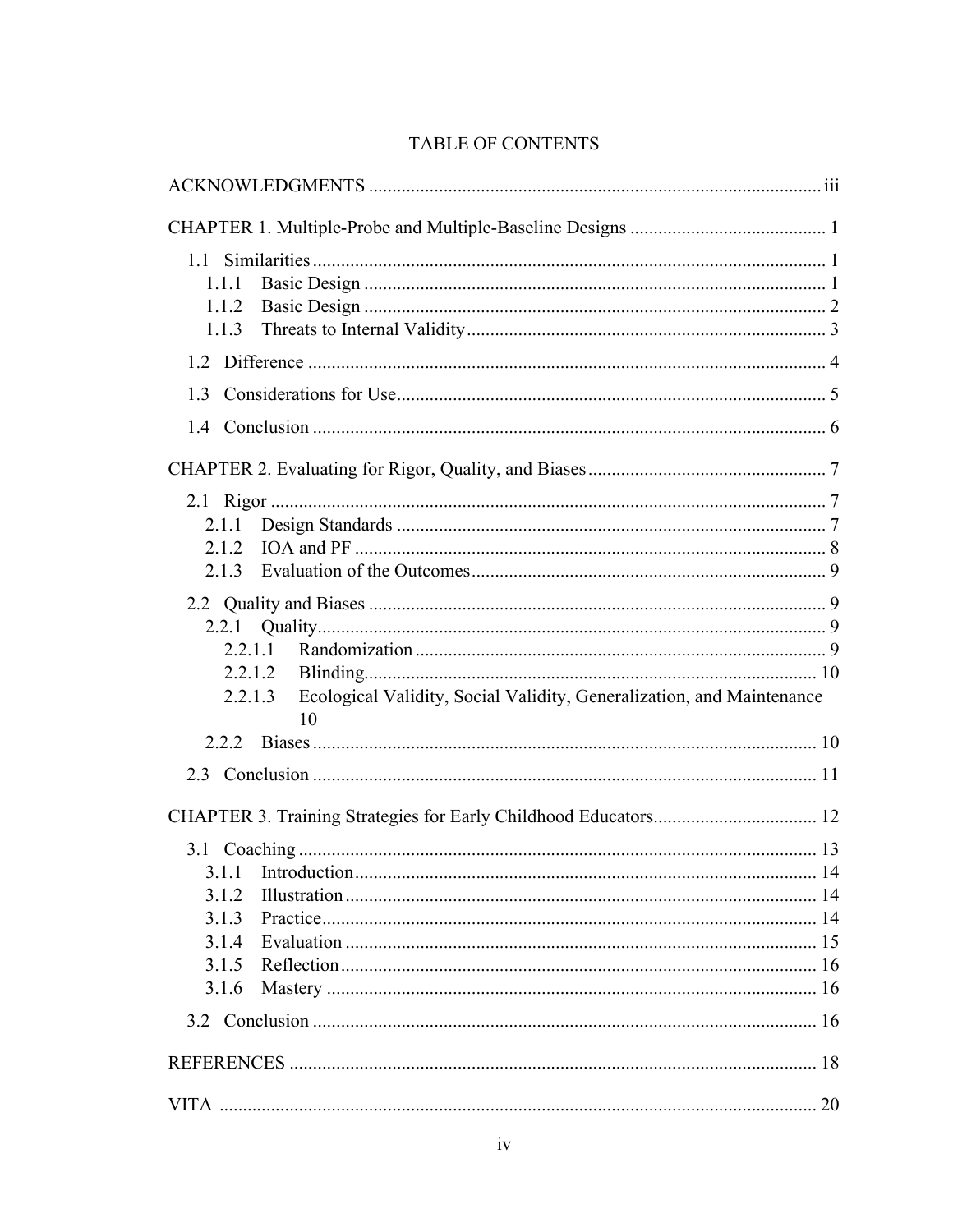#### CHAPTER 1. MULTIPLE-PROBE AND MULTIPLE-BASELINE DESIGNS

<span id="page-9-0"></span>Single-case research methodologies allow for the evaluation of the effectiveness of an intervention through repeated measurement of an individual's performance under a baseline condition and an intervention condition. This notion is rooted in baseline logic where the participant serves as their own control. Single-case designs are used to produce quality and rigorous data to answer current research questions, to add information for data-based decision making, and to fuel future research and further benefit the field (Ledford & Gast, 2018). Selecting a single-case design depends on many factors but for the sake of this article, two designs will be discussed (Cooper, Heron, & Heward, 2020). These designs are the multiple-baseline (MB) design and the multiple-probe (MP) design. MB and MP designs are both similar in how they are used, formatted, and evaluated (Ledford, Lloyd, & Gast, 2018; What Works Clearinghouse, 2013).

## <span id="page-9-1"></span>1.1 Similarities

Both MB and MP designs can be used across participants, behaviors, and contexts (e.g., settings, formats, arrangements), both are visually analyzed and formatted vertically (stacked A-B designs), and they share almost the same design standards according to What Works Clearinghouse (2013) (Ledford et al., 2018; WWC, 2013). Each of these individual components are explained in depth in the following sections.

#### 1.1.1 Basic Design

<span id="page-9-2"></span>These designs should, therefore, be considered for use when withdrawing the IV is not ethical (e.g., for self-injurious behaviors, severe aggression, etc.). Each individual graph within these designs also looks like an A-B design; where A stands for the pre-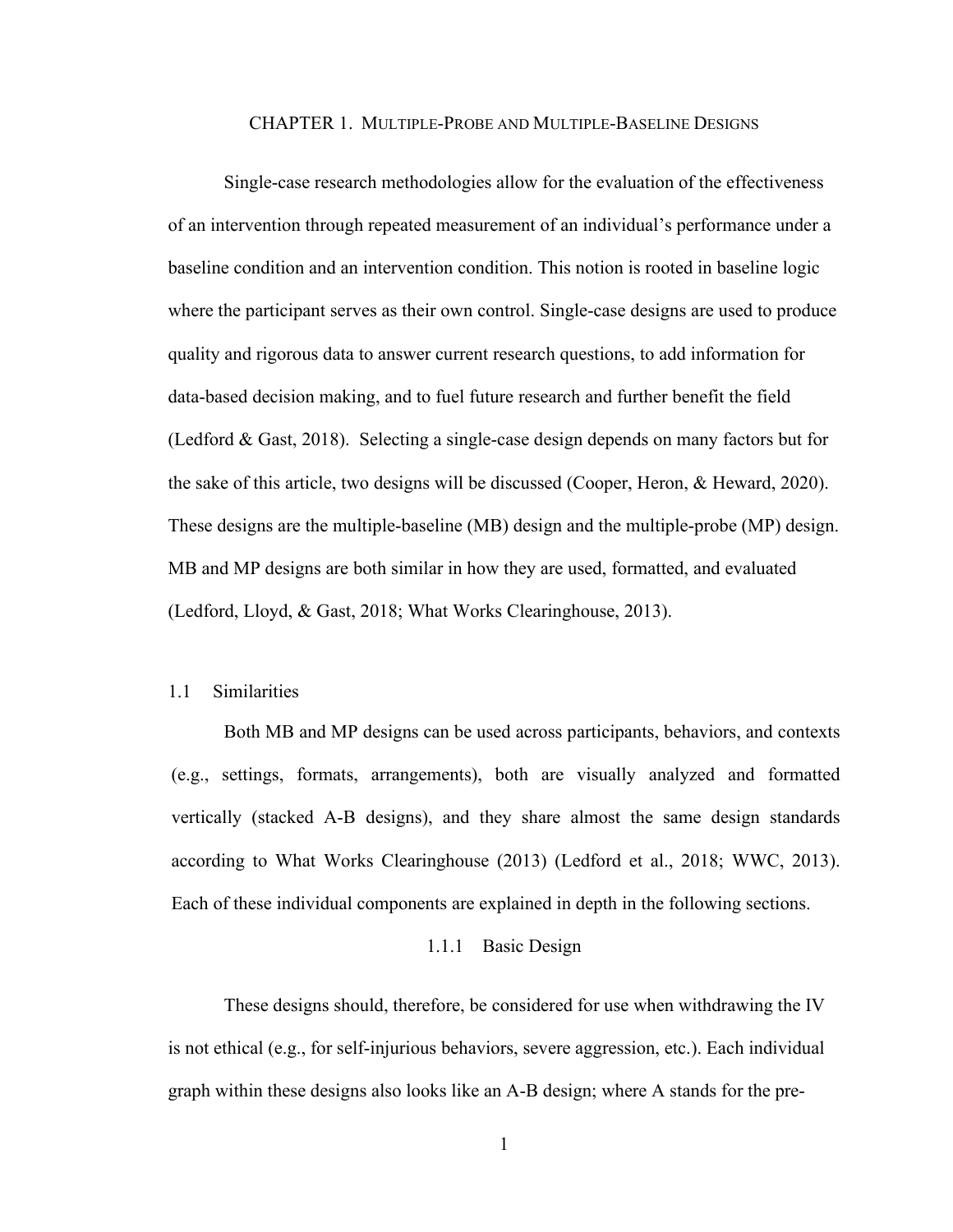intervention condition and B stands for intervention (Cooper et al., 2020; Ledford et al., 2018). The DV must also be functionally independent and functionally similar but need not be reversible ("[DVs]… that are likely to revert to baseline levels if an intervention is removed"; Ledford et al., 2018. p. 99).

Functionally similar means that the DVs are likely to be influenced by the IV similarly across tiers. Functionally independent means that the DVs in other tiers will not change upon the introduction of the IV in previous tiers (Ledford et al., 2018). These requirements are made in order to decrease the likelihood of covariation, which occurs when the IV in a previous tier is introduced and the DV in the other tiers indicate therapeutic improvements without the introduction of the intervention (Ledford et al., 2018). Any variation or fluctuation across tiers when the IV is introduced, is an indication that there is a lack of experimental control.

#### 1.1.2 Basic Design

<span id="page-10-0"></span>The next key component to describe is data collection. After identifying functionally similar and independent behaviors, people, and contexts, the criterion for when to introduce the IV in each tier is established (Ledford et al., 2018). This usually consists of collecting data points in the pre-intervention condition, across all tiers, before the introduction of the IV in the first tier (Ledford et al., 2018). This helps establish a predictable pattern in responding which is the first step in identifying a functional relation (i.e.,"[when] the change in the [DV] is causally (functionally) related to the implementation of the [IV]" which is demonstrated and replicated at least two times (p. 4)) (Gast & Ledford, 2018. p. 4; Ledford et al., 2018). Pre-intervention data will be taken concurrently in all other tiers until the pre-established criterion for introducing the IV to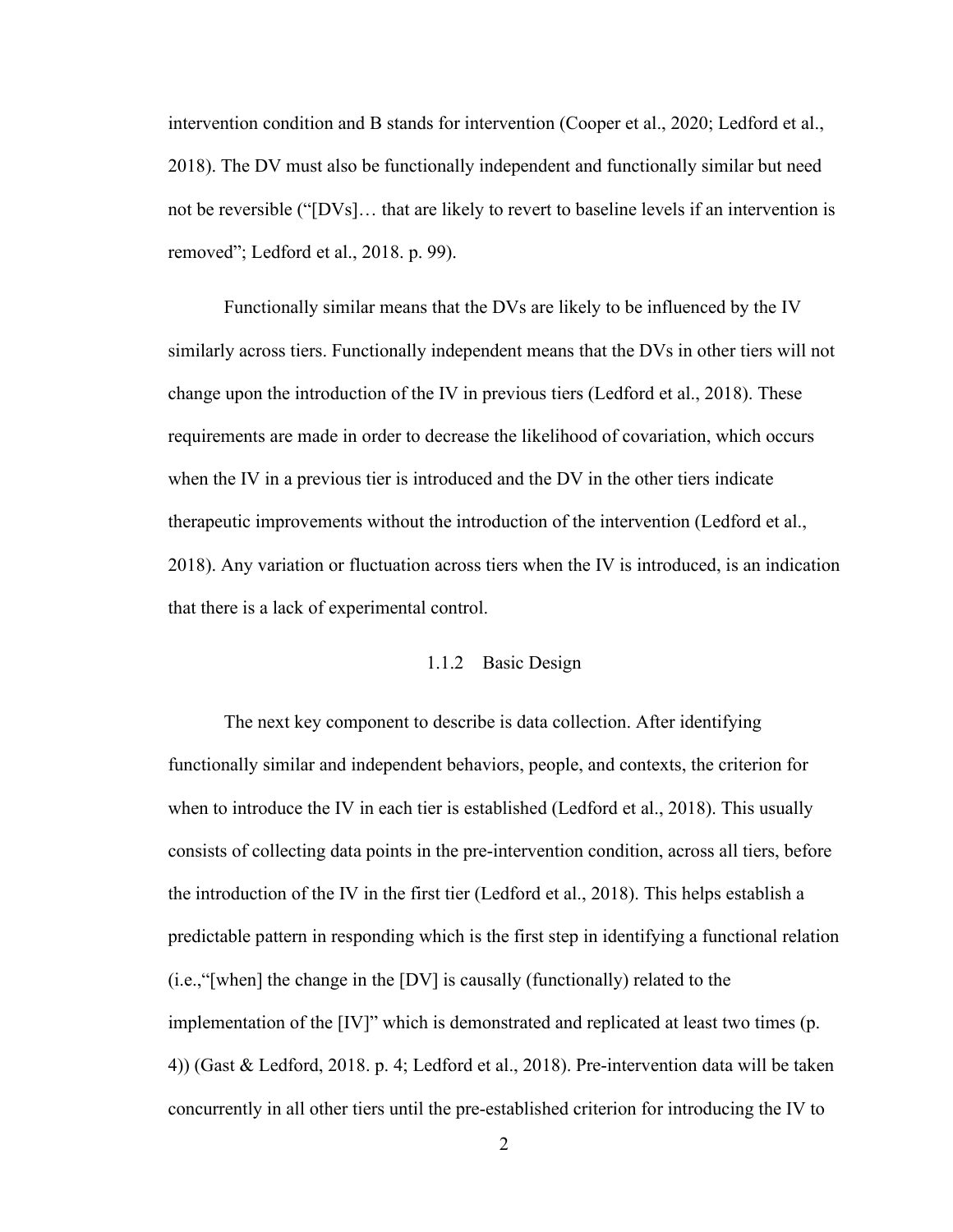the next tier is met. This is why this design is considered time lagged. Data is staggered based on the criterion set in other tiers making the introduction of the IV lagged. Once the IV is introduced in the second tier and responding is visually similar to that in the first tier, the second step in identifying a functional relation occurs. Verification "verifies" that what occurred in Tier 1 as due to the IV based on the replication of the results in tier two. After this, the process is repeated until the end of the treatment or study. If replication of the results occurs in further tiers, replication has been obtained which is the final step in identifying a functional relation. The concurrent collection of data in each tier also aids in the identification of any covariation or threats to internal validity that may occur (Ledford et al., 2018).

## 1.1.3 Threats to Internal Validity

<span id="page-11-0"></span>MB and MP designs also share the same possible threats to internal validity. These threats are history (i.e., when other things in the environment influence responding), maturation (i.e., changes in data are due to the passage of time), testing (i.e., being exposed to the IV repeatedly influences future responding– this is more of a threat for MB design), attrition bias (i.e., when participants leave the study), sampling bias (i.e., how the choice of participants affects the design), instability (i.e., "the amount of variability in the data"), covariation (i.e., when the IV in a previous tier is introduced and the DV in the other tiers indicate therapeutic improvements without the introduction of the intervention), and inconsistent effects (i.e., when the IV appears to work in some instances but not in others) (Gast & Ledford, 2018. p. 22; Ledford et al., 2018). These possible threats are more likely with these designs due to the fact there is an extended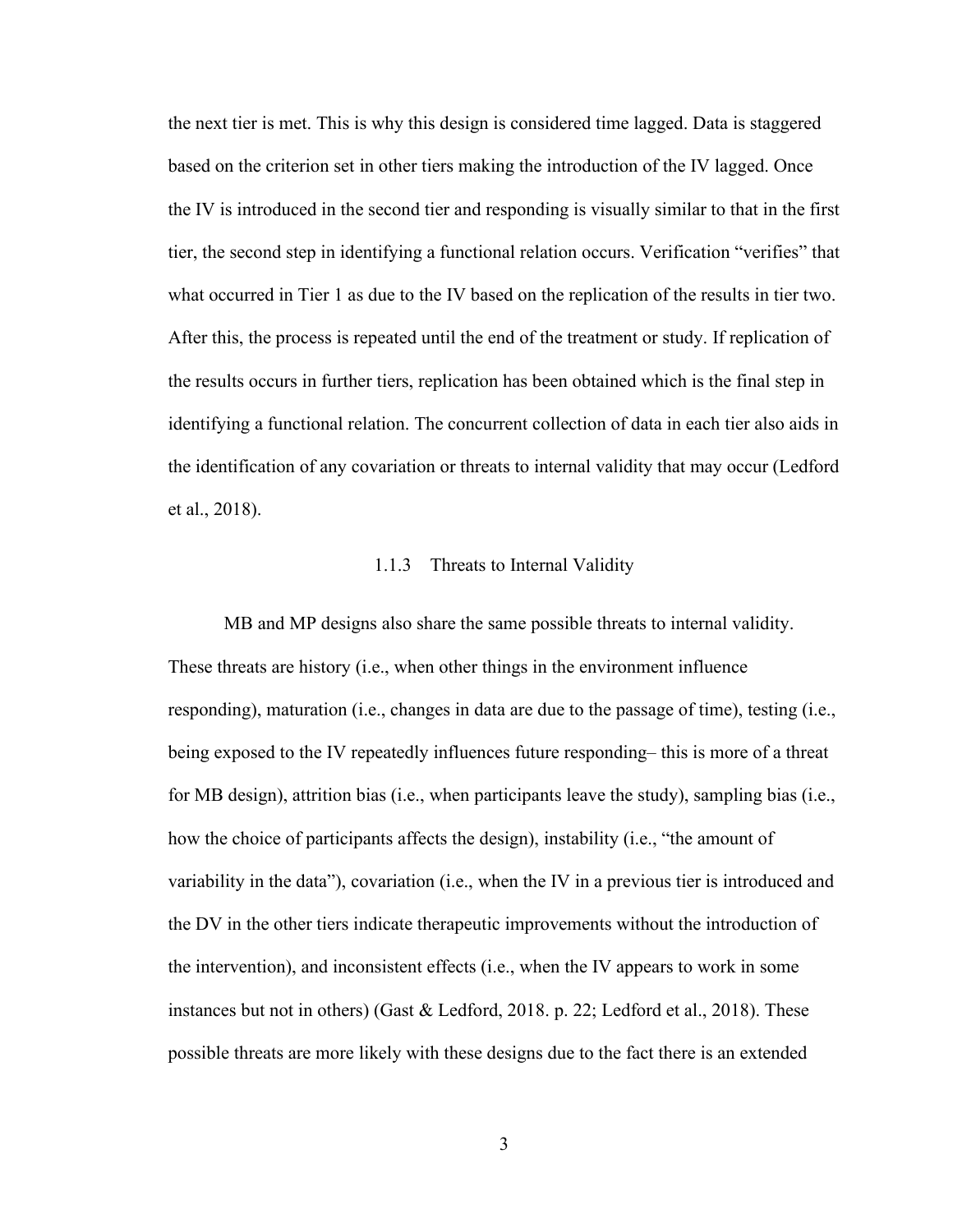baseline condition. This means that some tiers remain in the baseline condition for longer periods of time, increasing the likelihood for a threat to internal validity to occur.

## <span id="page-12-0"></span>1.2 Difference

The major difference between a MB and MP design is how often data are taken in the pre-intervention condition. With a MB design, data are taken continually and concurrently in each condition in each tier. In the MP design, data is collected intermittently in the pre-intervention condition and, because of this, there are additional design standards that need to be met since there are fewer data points.

WWC (2013) standards state that baseline sessions must overlap vertically and probe trials must occur within the first three sessions in order to meet standards without reservations. Three consecutive points also must occur immediately prior to introducing the IV in an untreated tier. In all other tiers at least one probe trial needs to be recorded just before the introduction of the IV or once criteria is met to meet design standards without reservations. In order for design standards to meet with reservations, at least one probe trial will need to be recorded within the first three sessions of the pre-intervention condition and at least one probe trial must occur prior to the introduction of the IV. Probe trials can also be recorded using two different formats: conditions or days.

When collecting data under the conditions format, the graph will include condition lines where only baseline/probe trials are collected across tiers. When collecting probe trial data under the days format, days may be staggered between baseline trials and IV trials, however, there are no additional condition changes (Ledford et al., 2018). These are the main differences between the MB and MP designs. MP requires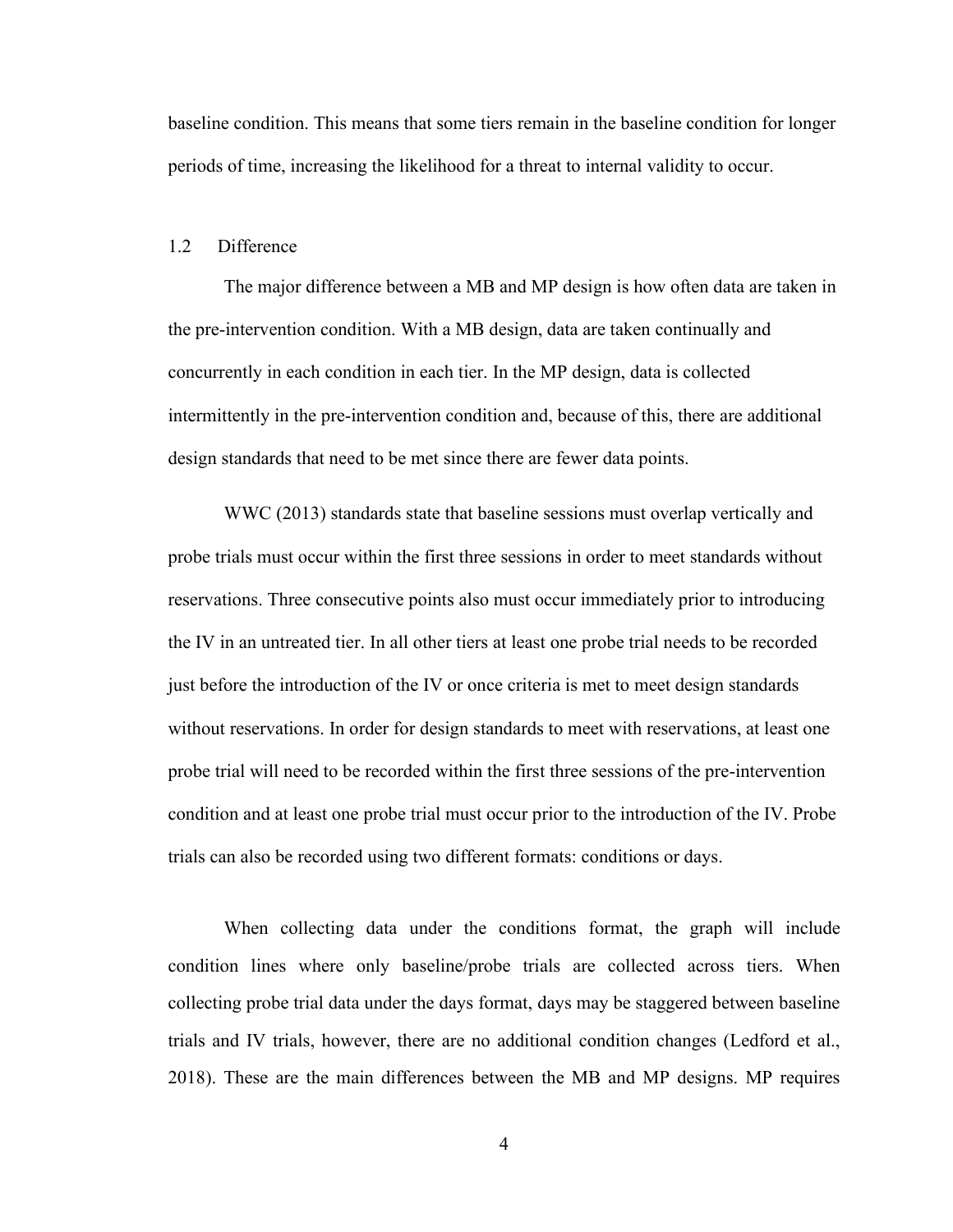additional design standards, MP contains two additional types of data collection, and visually they look different. Certain considerations do, however, need to be made when choosing which design to use.

#### <span id="page-13-0"></span>1.3 Considerations for Use

When deciding on which design to consider for use, Horner and Baer (1978) discussed reasons for why using a MP design may be advantageous over a MB design. They mentioned that if the data collector finds that the use of continuous measurement is "impractical, unnecessary, or reactive [at risk for validity issue]" then MP designs may be a better option for that individual opposed to a MB design (Horner & Baer, 1978. p. 196; Cooper et al., 2020). Ledford and Gast (2018) extended these considerations by explaining that MB may be more advantageous because the user is more likely to visually analyze threats to internal validity faster and it allows a better opportunity for making data-based decisions since there are more data to analyze. They continue their list of considerations by supporting Horner and Baer's (1978) claim that MP designs can be more practical and decrease the likelihood of testing threat because baseline is not as extended compared to the MB design (Horner & Baer, 1978; Ledford et al., 2018). A final recommendation is to consider ethical guidelines when choosing the MB design over the MP design given that it is unethical to withhold effective treatment (Bailey & Burch, 2016). If it is foreseen that an extended baseline may be keeping treatment from a participant, then a probe design should be considered due to the fact that probe designs have shorter conditions because fewer data points are required (Bailey & Burch, 2016; Ledford et al., 2018).

5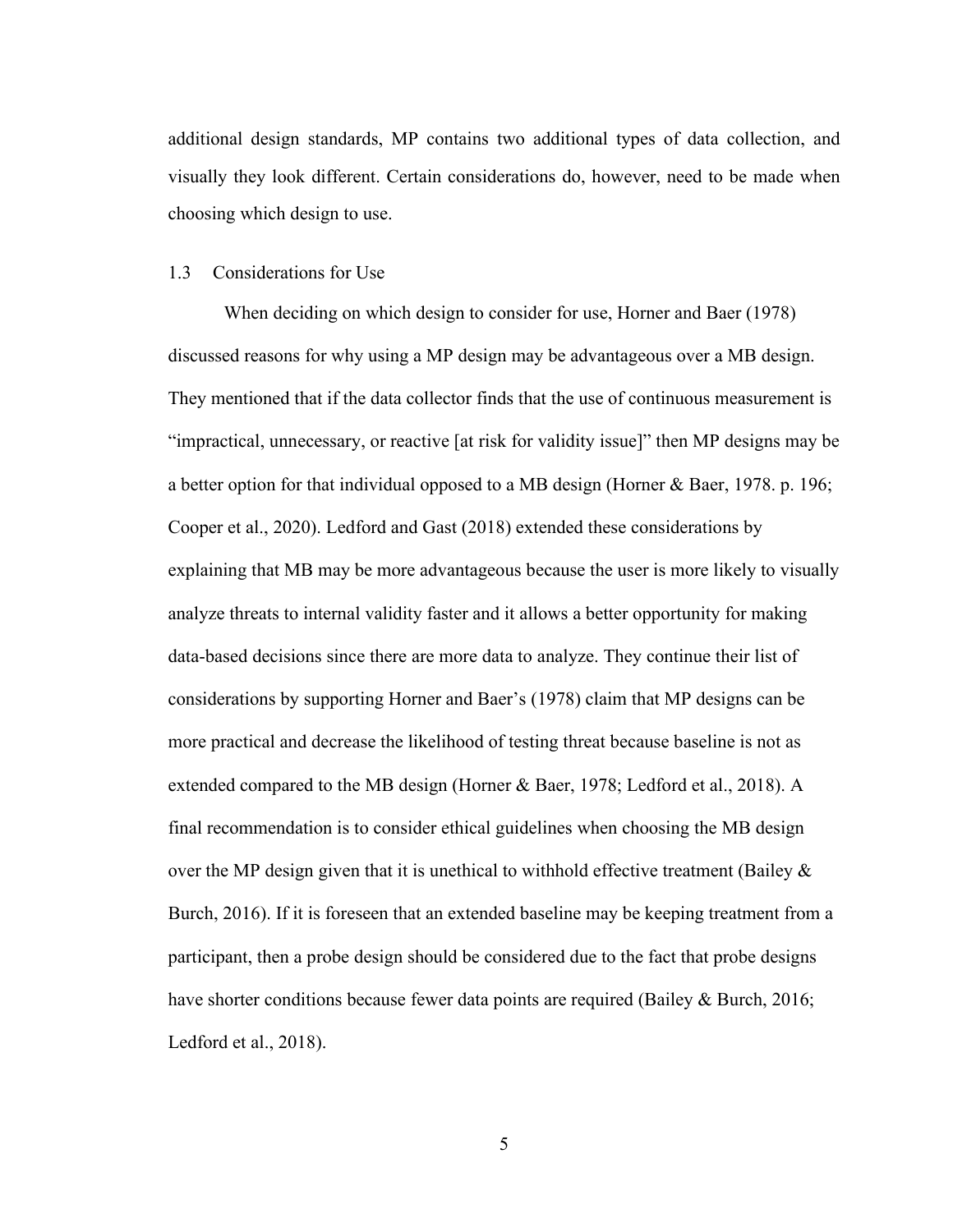# <span id="page-14-0"></span>1.4 Conclusion

In conclusion, both the MB and MP designs are feasible for research and for informing treatment decisions (Ledford et al., 2018). There are hundreds of articles using both methods effectively and that meet design standards set by WWC (Ledford & Gast, 2018; WWC, 2013). When choosing which design to use, resources, practicality, and ethics should be considered in order to ensure the best and most ethical design is chosen.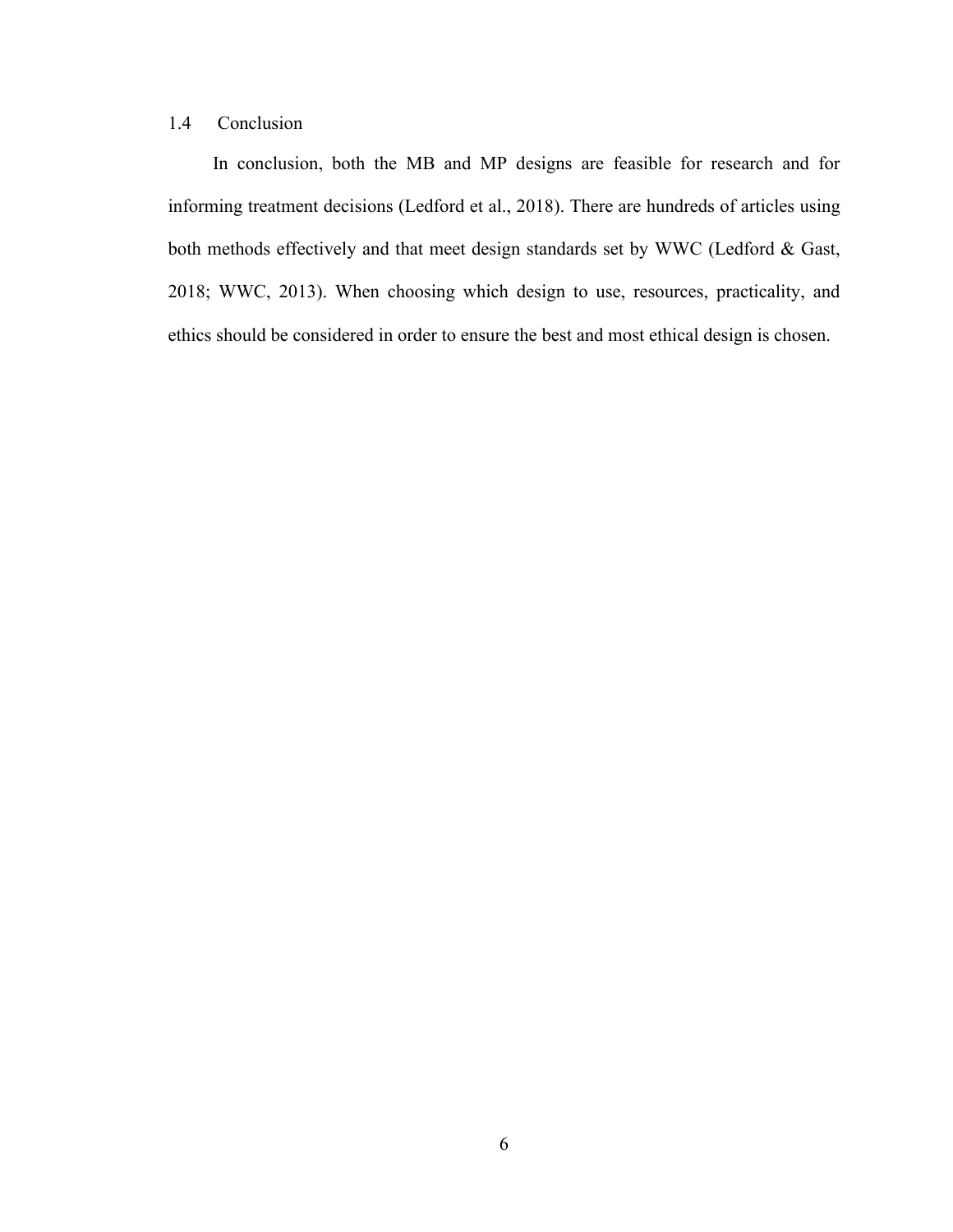#### CHAPTER 2. EVALUATING FOR RIGOR, QUALITY, AND BIASES

<span id="page-15-0"></span>Within the field of Applied Behavior Analysis, there are six attitudes and assumptions and seven characteristics that inform each practitioner's behavior (Cooper, Heron, & Heward, 2020). These attitudes, assumptions, and characteristics establish a need to evaluate studies based on rigor, quality, and biases. Rigor, quality, and biases are terms explained by Ledford, Lane and Tate (2018) to describe to what extent the results of a study or intervention "are due to planned differences between conditions, and not to any other facts" (Ledford, Lane, & Tate, 2018. p. 366). Rigor, quality, and biases are all evaluated differently based on their individual properties. The purpose of this review is to evaluate the article written by Barton, Rigor, Pokorski, Velez, and Domingo (2019) for rigor, quality, and biases.

## <span id="page-15-1"></span>2.1 Rigor

Both MB and MP designs can be used across participants, behaviors, and contexts (e.g., settings, formats, arrangements), both are visually analyzed and formatted vertically (stacked A-B designs), and they share almost the same design standards according to What Works Clearinghouse (2013) (Ledford et al., 2018; WWC, 2013). Each of these individual components are explained in depth in the following sections.

## 2.1.1 Design Standards

<span id="page-15-2"></span>Barton et al. (2019) utilized a multiple baseline single case design to assess the independent variable (IV) across behaviors. These standards state that there must be a systematic manipulation of the IV and multiple attempts to demonstrate the effectiveness of the IV over time. In addition, a minimum of three data points in each condition must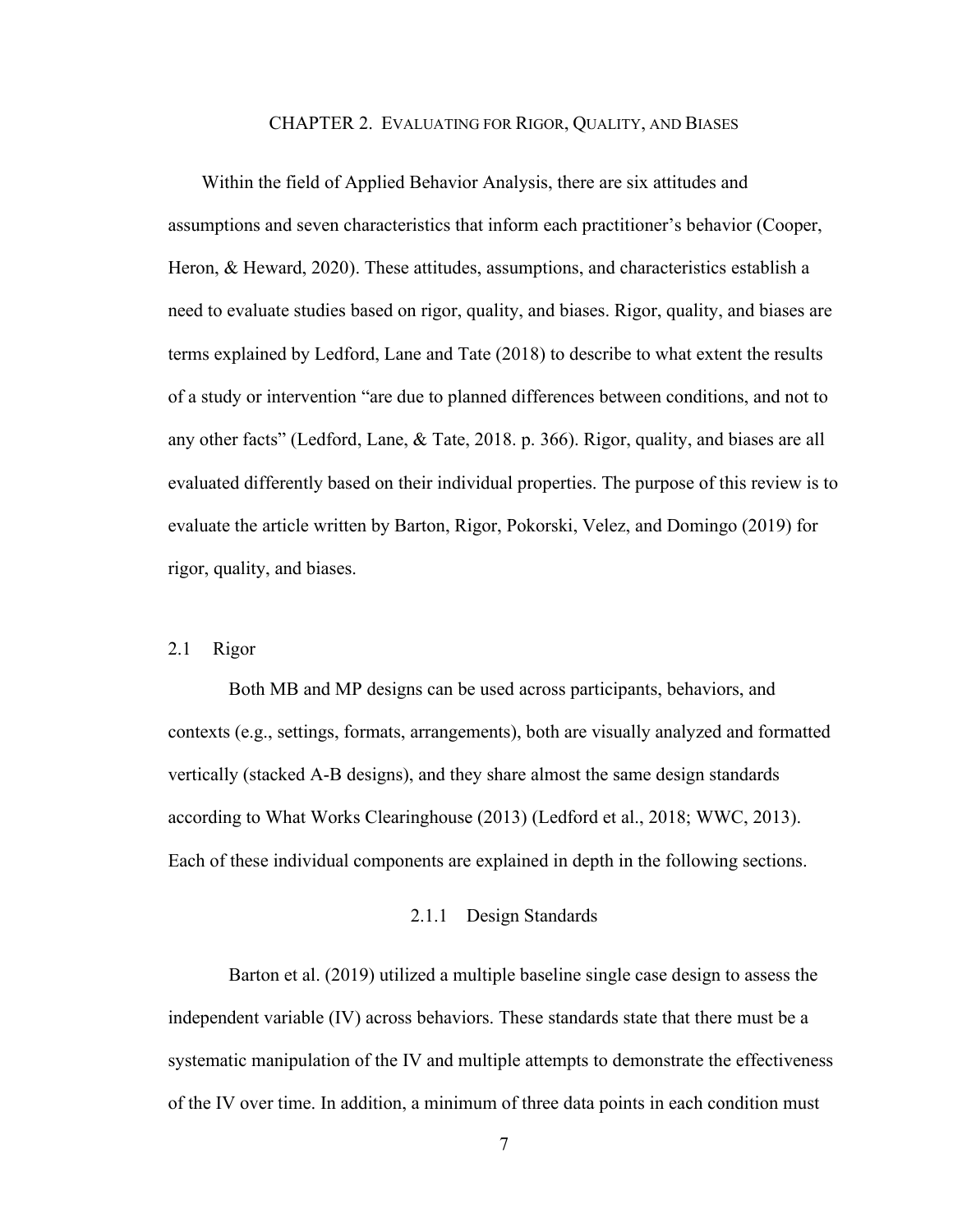be recorded along with inter-observer agreement (IOA) across 20% of sessions in each condition with mean agreement of at least 80% across each condition (What Works Clearinghouse, 2013; Ledford, Lane, & Gast, 2018). Cooper, Heron, and Heward, (2020) continue these standards by requiring procedural fidelity (PF) data to be recorded across 25% of sessions in each condition with a score of at least 80%. Considering these standards, Barton et al. (2019) met design standards with reservations.

In their article, Barton et al. (2019) systematically manipulated the IV and displayed several attempts at demonstrating the effectiveness of the intervention. This was accomplished by introducing the IV at different times based on set criterion and recruiting four participants with whom effectiveness could be demonstrated (Barton et al., 2019). There were also three tiers of behaviors for three participants and four tiers of behaviors for one participant with which effectiveness could also be demonstrated (Barton et al., 2019). The primary reason for why their study met standards with reservations was due to the fact there was not a minimum of five data points recorded in each condition to meet standards without reservations (WWC, 2013). Instead, a minimum of three data points was recorded in each condition.

#### 2.1.2 IOA and PF

<span id="page-16-0"></span>In terms of IOA and PF, Barton et al. (2019) adhered to design standards by collecting IOA data across all conditions and participants for a minimum of 20% of sessions while also meeting the minimum agreement of 80% (Barton et al., 2019). PF data was collected for 93% of sessions across all conditions and coaches which resulted in the minimum of 80% PF being met (Barton et al., 2019).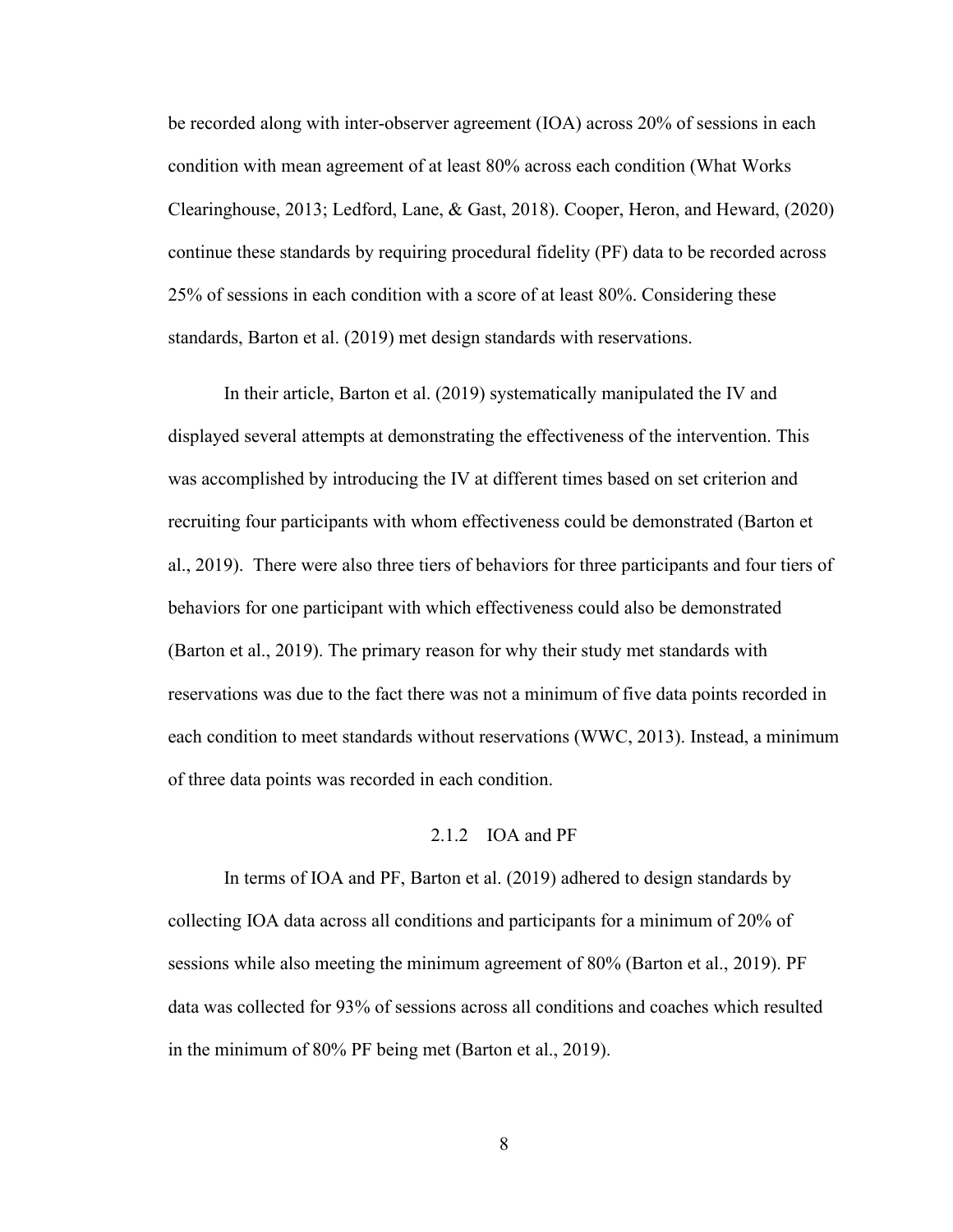## 2.1.3 Evaluation of the Outcomes

<span id="page-17-0"></span>The final component that is addressed under rigor is the evaluation of outcomes. This category evaluates whether or not there was a functional relation. Based on the standards set by WWC (2013), Barton et al. (2019) demonstrated strong evidence of a functional relation with one of their four participants and limited evidence with three of their participants (WWC, 2013). This was determined based on the fact that for the participant that demonstrated a functional relation, there were zero non-effects. This means that there was no difference in level or trend when comparing baseline to intervention. The other three participants did not demonstrate a difference in level or trend when comparing baseline to intervention in more than one tier leading to zero evidence of a functional relation (WWC, 2013). Something to note, however, was that there was variability within conditions and minimal overlap across conditions, however, this does not hinder the rating of strong evidence (Barton et al., 2019).

## <span id="page-17-2"></span><span id="page-17-1"></span>2.2 Quality and Biases

#### 2.2.1 Quality

Quality "refers to whether the study includes components that are considered to be important for generality or applicability" (Ledford et al., 2018. p. 366). In their article, Barton et al. (2019) utilized several systems for improving the quality of their study. These systems are explained in the following sections.

## 2.2.1.1 Randomization

<span id="page-17-3"></span>Barton et al. (2019) did not use randomization in their study and, upon further evaluation, this would have been appropriate since the behaviors targeted were not a part of a chain of behaviors. Based on this fact, the quality of the study could decrease,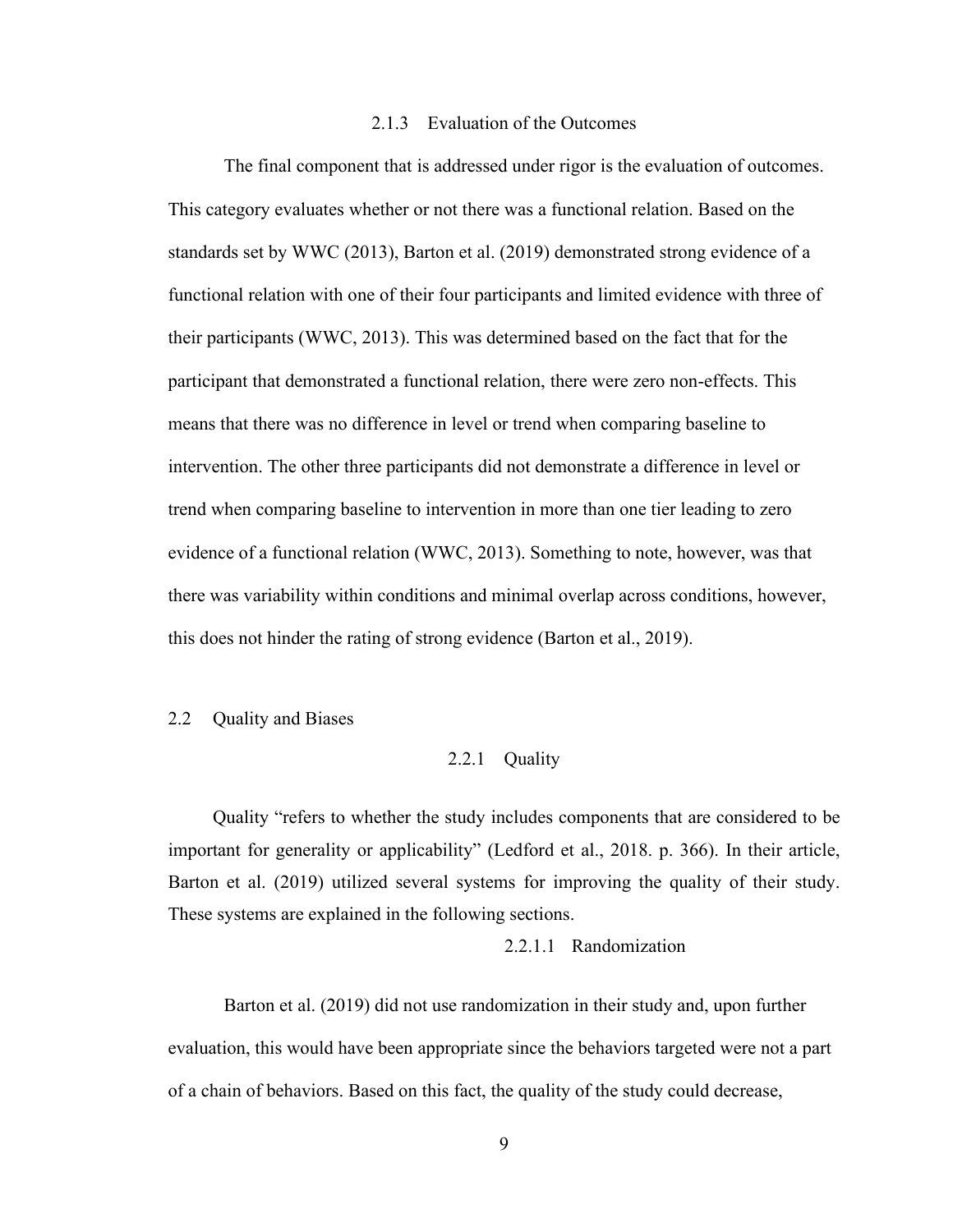however, because Barton et al. (2019) utilized other methods for increasing quality. Based on this fact, choosing to not randomize their participants did not hinder the generality and applicability of the study.

## 2.2.1.2 Blinding

<span id="page-18-0"></span>Barton et al. (2019) used single blinding of the data collectors in their study. This was done through training their data collectors to collect IOA but not revealing other components or involving them further in the study (Barton et al., 2019).

# 2.2.1.3 Ecological Validity, Social Validity, Generalization, and Maintenance

<span id="page-18-1"></span>Based on the participants, behaviors, and contexts that this article included, the study proved to be ecologically valid (Barton et al., 2019). This is due to the fact that the behaviors utilized were intended to be used by practitioners, in the classroom, thus, fitting the definition of ecological validity (Barton et al., 2019; Ledford et al., 2018). Barton et al. (2019) also conducted a survey evaluating the social validity of the study's purpose, goals, and outcomes. This was appropriate for evaluating if the dependent variable was valued by the participants who are intended to use this in the future. According to Barton et al. (2019), "social validity was high across target behaviors given all received an average rating of 4.45 out of 5 or higher" (Barton et al., 2019. p. 93). Generalization and maintenance also were assessed in this study by observing the teachers at a 3 week and 3 month follow-up; however, occurrences of the target behaviors did not occur (Barton et al., 2019). While these are important quality indicators, biases must also be observed when evaluating quality.

#### 2.2.2 Biases

<span id="page-18-2"></span>Ledford et al. (2018), described biases as "the likelihood that the outcomes of a study are *biased* due to some methodological decision made by the researchers, resulting in potential overestimation of effects" (Higgins et al., 2011; Ledford et al., 2018. p. 366).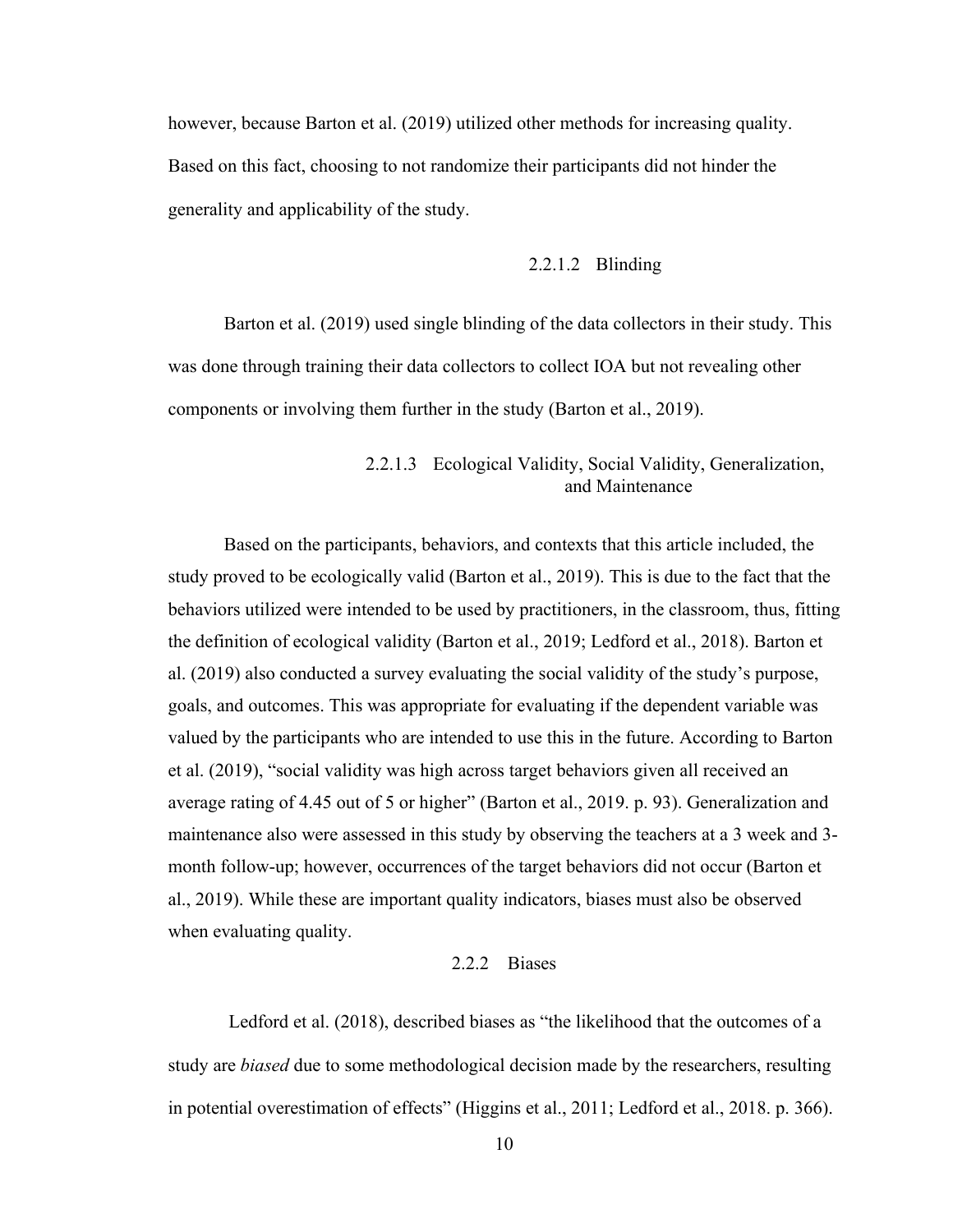Based on the fact that randomization participants consisted of doctoral candidates from a laboratory pre-school, there was a high risk for selection bias however, because blinding was used, risk was mitigated (e.g., detection bias)(Higgins et al., 2011).

## <span id="page-19-0"></span>2.3 Conclusion

Based on the standards set by Higgins et al. (2011), Ledford et al. (2018), and WWC (2013), Barton et al. (2019) produced a quality and rigorous study. Though there are limitations, future research will be able to replicate and continue developing the procedures addressed in their study because these standards were followed. This aids the field in growing and developing effective strategies and interventions for researchers and practitioners alike.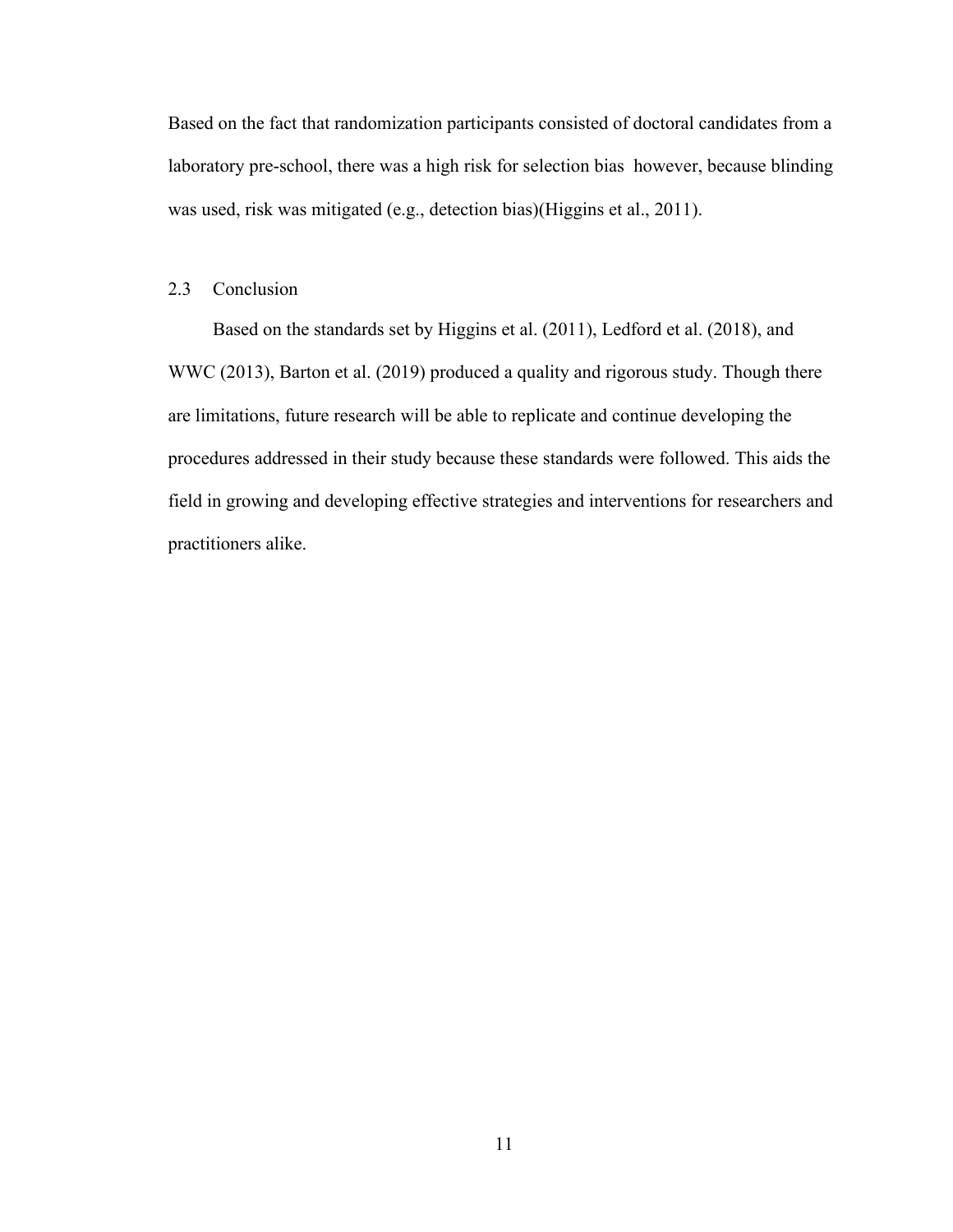CHAPTER 3. TRAINING STRATEGIES FOR EARLY CHILDHOOD EDUCATORS

<span id="page-20-0"></span>*Ms. Fernandez is the lead teacher in an early childhood education classroom. The five students that comprise her class vary in age and level of need (e.g., diagnosed disability; socioeconomic status). Two paraprofessionals (paras) assist Ms. Fernandez in the classroom and both completed an intensive two-day training session that focused on a new intervention for two of the students. Ms. Fernandez recently noticed, however, that the paras no longer implement the interventions as they were taught. As a result, the students' behaviors are not changing and education goals are not being met. Ms. Fernandez is perplexed to identify the root cause of the intervention shortfall. After all, she personally led the training session of her paras and provided thoroughly detailed plans for each student. Currently, Ms. Fernandez struggles to retrain and refocus her paras on proper techniques. This struggle affects her students by having a negative impact on their overall success.*

Early childhood educators who only receive professional development in the form of workshops, lectures, or one day trainings may lack adequate training to fully support their students. Artman-Meeker, Fettig, Barton, Penny, and Zeng (2015) indicated that, "there is a growing recognition that these forms of professional development (PD) are insufficient if the goal is to influence teachers' sustained use of evidence-based intervention practices in [Early Childhood] settings" (p. 183). This could be due in part to professional development being viewed as only occurring in the form of a one-time or brief training. The effect of this method of PD is that students may not be receiving effective treatment which could directly impact their growth and development. A solution to this issue is comprised of multiple steps and considerations that are shown to improve

12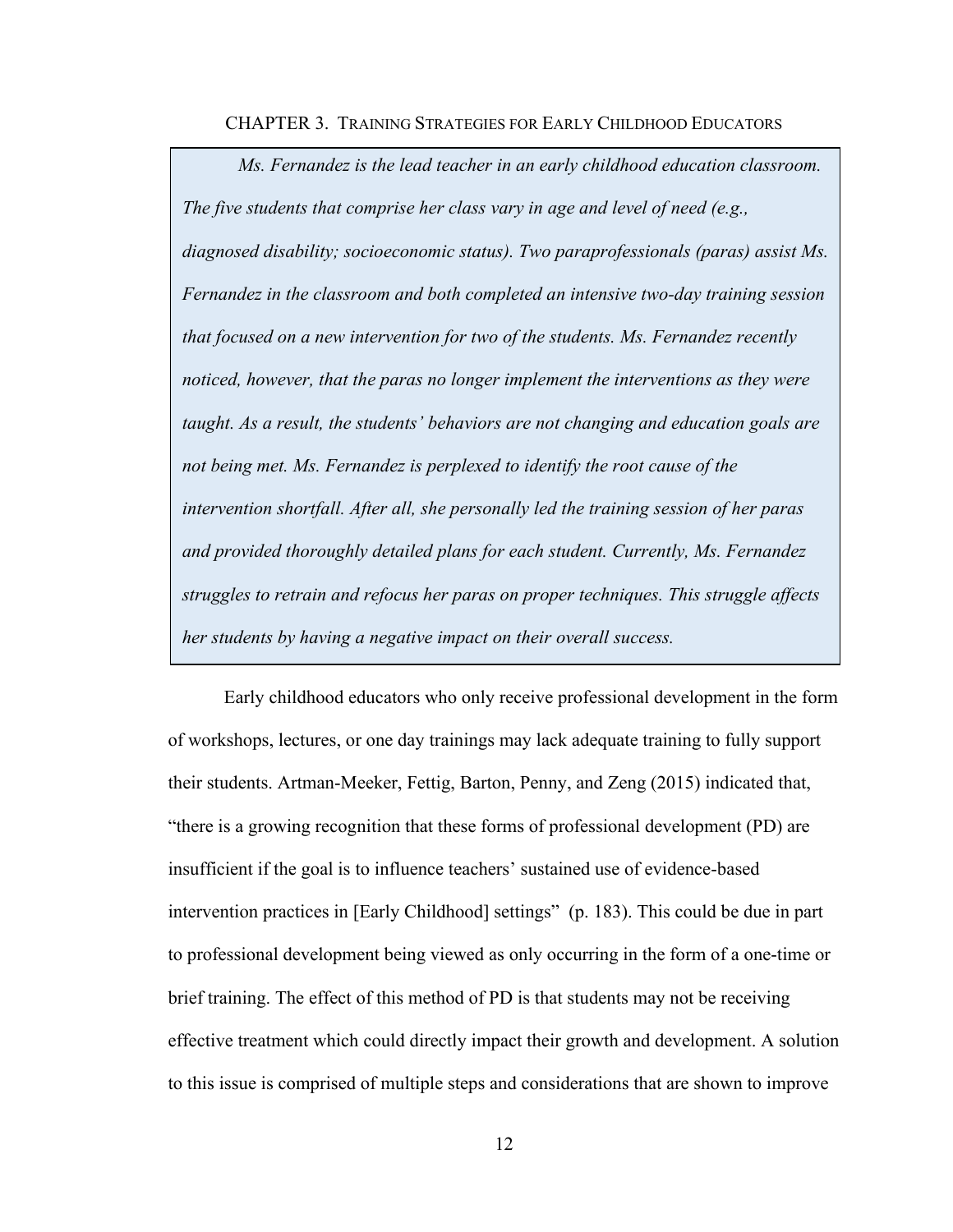student and practitioner outcomes (Artman-Meeker et al., 2015; Ledford et al., 2019). This solution is provided by Dunst and Trivette (2009) and is intended to be used when training or teaching, and it optimizes the acquisition of knowledge. The *Adult Learning Theory* is described by Dunst and Trivette (2009) as the "collection of theories, methods, and approaches for describing characteristics of and conditions under which [the] process of learning is optimized" (p. 2). Dunst and Trivette described four learning methods: coaching, guided design, just-in-time training, and accelerated learning. Their article, though, focused primarily on coaching and what the individual components are that make-up effective coaching.

# <span id="page-21-0"></span>3.1 Coaching

Coaching is supported in early-childhood literature as an evidence-based practice for the sustained use of interventions (Artman-Meeker et al., 2015; Joyce & Showers, 1980; Trivette, Dunst, Hamby, & O'Herin, 2009). Hargreaves and Dawe (1990) described coaching as, "a method of transferring skill(s) and expertise from more experienced and knowledgeable practitioners to less experienced ones" (p. 230). It is oftentimes required for practitioners, along with additional training and supports, to improve their practice and skill repertoire past its initial learning phase and can be done by peers in the working environment (Artman-Meeker et al., 2015; Hargreaves, & Dawe, 1990; Joyce & Shower, 1980). There are six key components of coaching that increase potential effectiveness. These components are introduction, illustration, practice, evaluation, reflection, and mastery (Ledford et al., 2019; Trivette et al., 2009).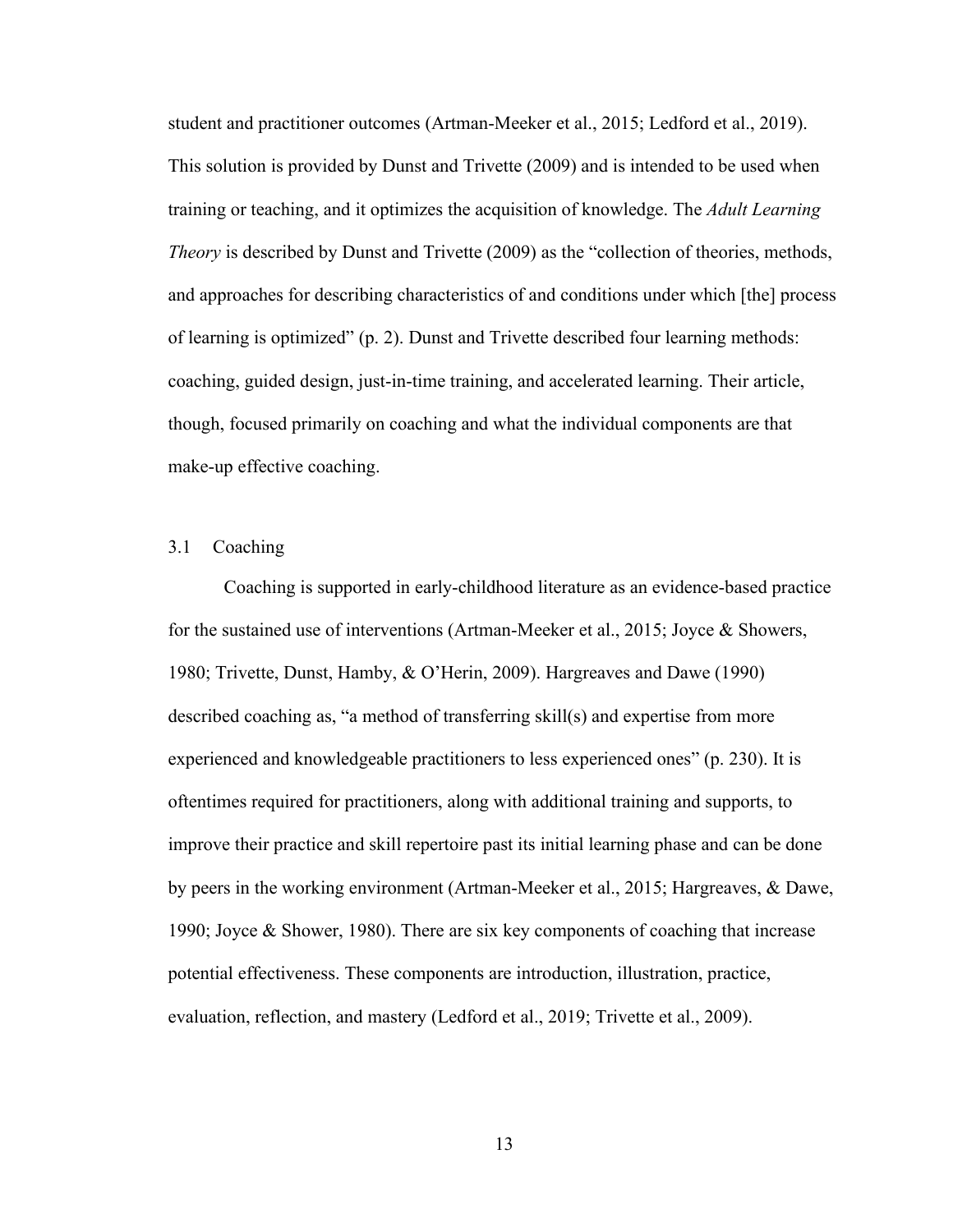#### 3.1.1 Introduction

<span id="page-22-0"></span>Introduction is the action of providing information, materials, and practices that "are related to the target skill" at the beginning of training (Ledford et al., 2019, p. 235). Introduction can be in the form of a pamphlet, a hand-out, or online modules that introduce information relevant to the target skills*.* This provides the information and rationale for why you are asking the trainee to engage in the target skill.

# 3.1.2 Illustration

<span id="page-22-1"></span>Illustration refers to modeling/demonstrating the target skills by using whatever materials are necessary to replicate the target skill. Illustration can occur through the use of video modeling (e.g., watching one's self perform the target skills, watching someone else) and live modeling (Trivette et al., 2009).

# 3.1.3 Practice

<span id="page-22-2"></span>Practice involves the coach providing the trainee the opportunity to perform multiple repetitions of the new skills. This is followed by the coach delivering performance-based feedback. Practice should occur in the environment the target skills are intended to be used and can occur in the form of role-playing. Performance-based feedback should include supportive feedback which informs the trainee what was done correctly and corrective feedback, which is used, as needed, to improve the trainee's use of the new skill (Ledford et al, 2019).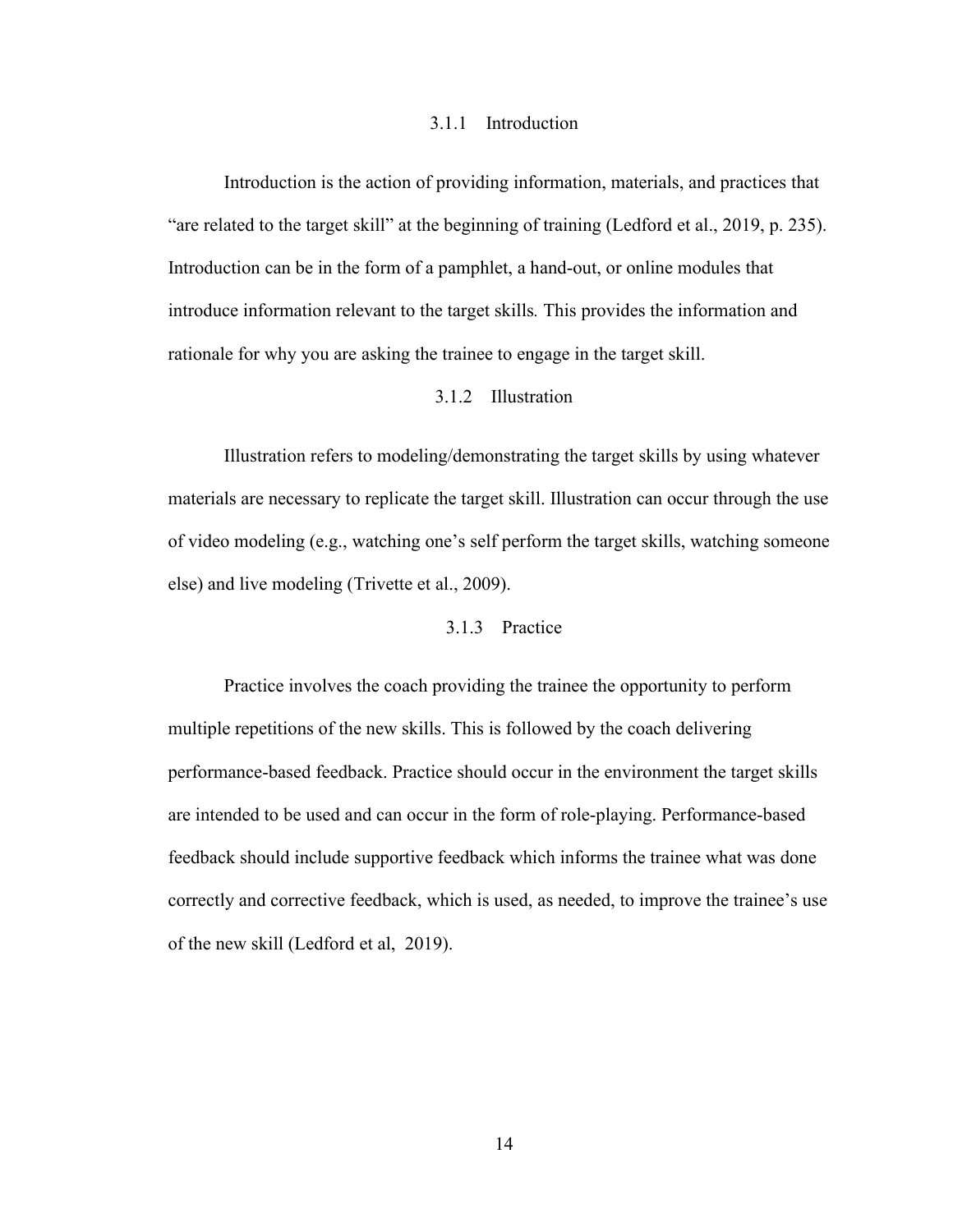#### 3.1.4 Evaluation

<span id="page-23-0"></span>Evaluation is the practice of reviewing "the outcomes of the use of target skills" (Ledford et al., 2019. p. 235). Evaluation can happen through taking data and interpreting the outcomes. This can be done by completing the following steps.

- 1. Create a simple list of all the steps needed to engage in the target skills correctly.
- 2. Place checks next to each step completed correctly.
- 3. Calculate the percentage of steps completed by dividing the number of steps completed by the total number of steps and multiply the quotient by 100.
- 4. Over time, calculate the average number of steps completed by adding together the percentages over time and dividing the sum by the number of times data was collected.

It is important to consistently record data in order to know when to adapt coaching. For instance, the data may inform the coach that they need to repeat the steps in the coaching process in order to execute the target skills as intended because the trainees are, on average, are only completing 75% of the steps. Evaluation also includes providing performance-based feedback; the feedback is delivered when the trainee is engaging in the target skills (e.g., in person feedback, bug-in-ear technology) and/or after (e.g., in person, through e-mail, using a checklist; Ledford et al., 2019). The method for delivery should be considered based on the trainee and the target skills. For example, if the skills being targeted are complex, feedback is delivered in the moment opposed to at the end of the session (Ledford et al., 2019).

15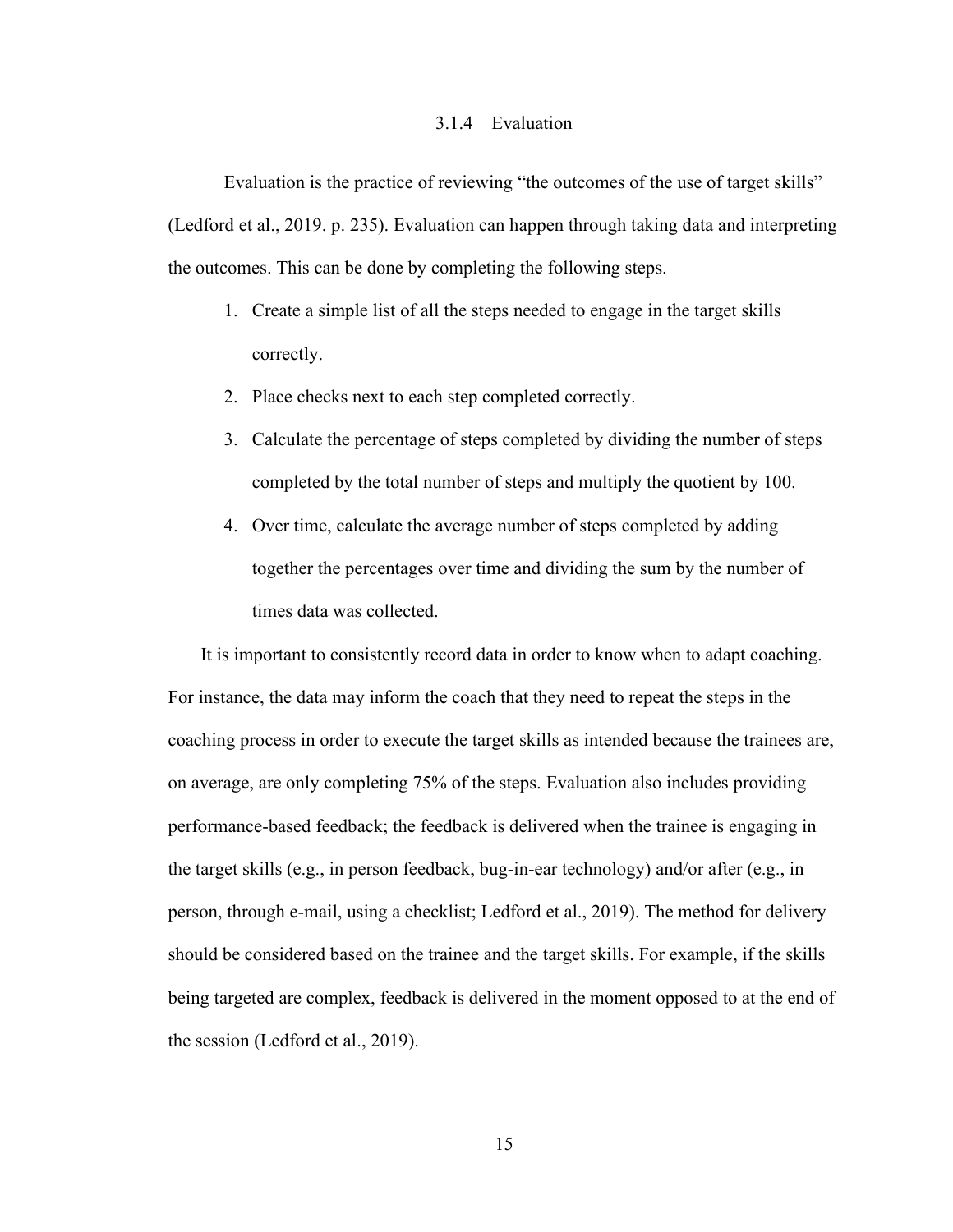#### 3.1.5 Reflection

<span id="page-24-0"></span>Reflection is the component of coaching where the coach and trainee collaborate and assess their progress and establish goals for future steps (Trivette et al., 2009).

## 3.1.6 Mastery

<span id="page-24-1"></span>Mastery is the sixth component and consists of providing supports for the trainee in order to conceptualize how the target skills can be utilized across settings and people and how to maintain these skills over time (Dunst & Trivette, 2009; Ledford et al., 2019).

# <span id="page-24-2"></span>3.2 Conclusion

Artman-Meeker et al. (2015) demonstrated in their article that all six components of adult learning are critical and lead to more "positive learner outcomes" (p. 9). They also showed that practices that "actively involve learners to [use], [process], and [evaluate] their knowledge and skills as part of the learning and mastering of new information or practices are most effective" (Artman-Meeker et al., 2015. p. 9). These practices are effective with practitioners of varying backgrounds and abilities and can be utilized in the work environment. This makes coaching a feasible and effective strategy for promoting professional development and skill acquisition in practitioners.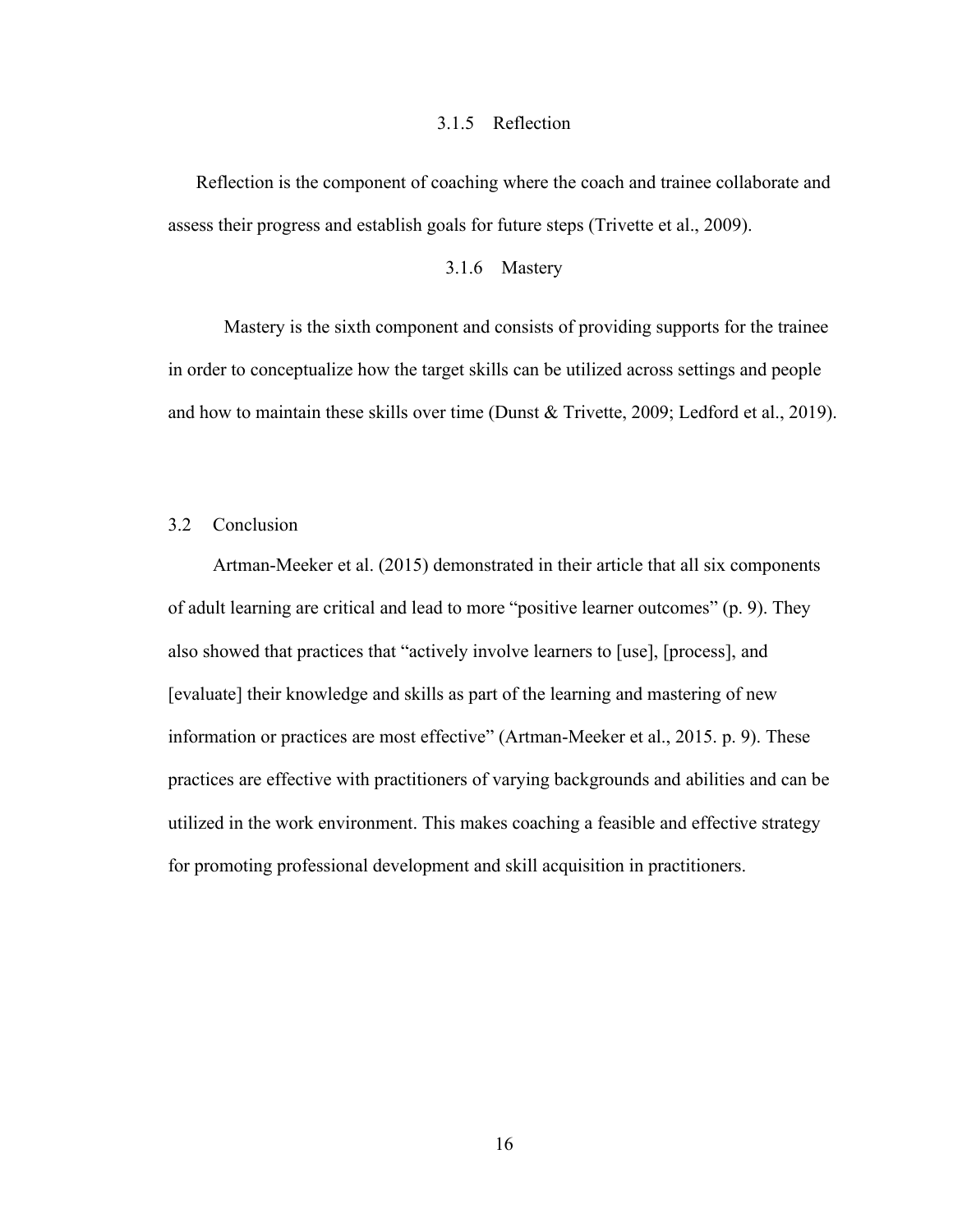*Determined to ensure the success of both students and paras, Ms. Fernandez began following the six components of coaching. Soon after identifying which format was most appropriate for her paras, she began collecting data by creating a list of all the steps that need to be completed in order to perform the target skills and placing a check next to each completed step. She then realized that she needed to repeat the practice, evaluation, and reflection components in order to reach mastery of the target skills based on the fact that the paras were only completing, on average, 50% of the steps needed to engage in the target skills. Both paras have since communicated with Ms. Fernandez that they feel more comfortable with the intervention they were taught and now demonstrate further understanding by implementing the procedures with other students and completing the target skills as intended. Ms. Fernandez is impressed with her paras and continues to deliver feedback on their performance in order to promote maintenance of the new skills.*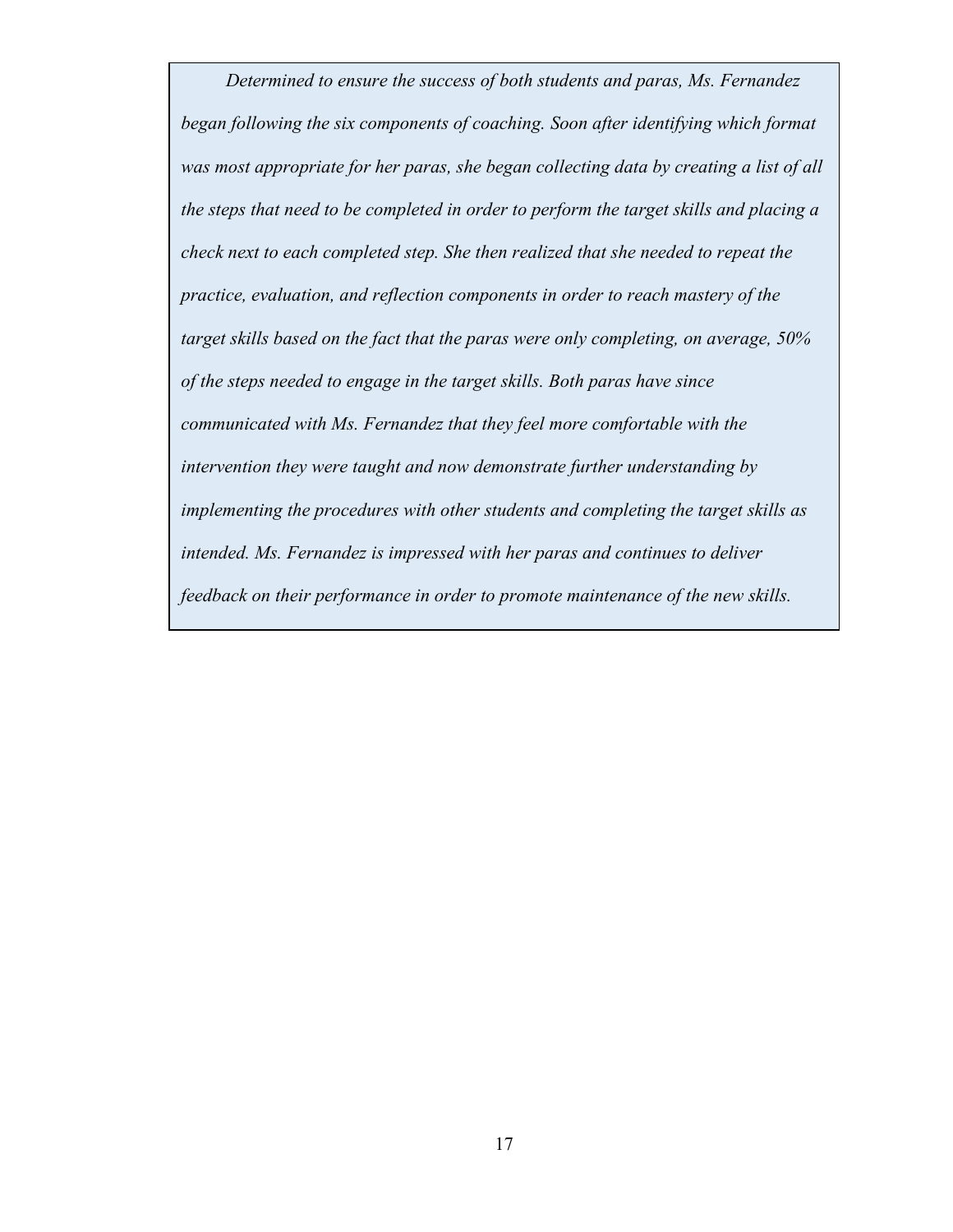#### REFERENCES

- <span id="page-26-0"></span>Artman-Meeker, K., Fettig, A., Barton, E., Penney, A., & Zeng, S. (2015). Applying an evidence-based framework to the early childhood coaching literature. *Topics in Early Childhood Special Education, 35*(3), 183-196.
- Bailey, J. S., & Burch, M. R. (2016). *Ethics for behavior analysts* (3rd ed.). New York: Routledge, Taylor & Francis Group.
- Barton, E., Rigor, M., Pokorski, E., Velez, M., & Domingo, M. (2019). Using text messaging to deliver performance feedback to preservice early childhood teachers. *Topics in Early -Childhood Special Education, 39*(2), 88-102.
- Cooper, J. O., Heron, T. E., & Heward, W. L. (2020). *Applied behavior analysis* (3rd ed.).

Hoboken, NJ: Pearson Education, Inc.

- Dunst, C. J., & Trivette, C. M. (2009). Let's be PALS: An evidence-based approach to professional development. *Infants & Young Children, 22*(3), 164-176.
- Gast, D. L., & Ledford, J. R. (2018). Research approaches in applied settings. In J. R. Ledford & D. L. Gast (Ed.). *Single case research methodology: Application in special education and behavioral sciences* (pp. 1-26). New York, NY: Routledge.
- Hargreaves, A., & Dawe, R. (1990). Paths of professional development: Contrived collegiality, collaborative culture, and the case of peer coaching. *Teaching and Teacher Education, 6*(3), 227-241.
- Higgins, J. H., Altman, D. G., Gøtzsche, P. C., Jüni, P., Moher, D., Oxman, A. D.,…Sterne, J. A. (2011). The Cochrane Collaboration's tool for assessing risk of bias in randomised trials. *British Medical Journal, 343*(7829), 889-893.
- Horner, R. D., & Baer, D. M. (1978). Multiple-probe technique: A variation of the multiple baseline. *Journal of Applied Behavior Analysis 11*(1), 189-196.
- Joyce, B., & Showers, B. (1980). Improving inservice training: The messages of research. *Educational Leadership, 40*(1), 4-10.
- Ledford, J. R., & Gast, D. L. (2018). *Single case research methodology: Applications in special education and behavioral sciences.* New York, NY: Routledge.
- Ledford, J. R., Lane, J. D., & Barton, E. E. (2019). *Methods for teaching in early education.* New York, NY: Routledge.
- Ledford, J. R., Lane, J. D., & Gast, D. L. (2018). Dependent variables, measurement, and

reliability. In J. R. Ledford & D. L. Gast (Ed.). *Single case research methodology: Applications in special education and behavioral sciences* (pp. 239-277). New York, NY: Routledge.

Ledford, J. R., Lane, J. D., & Tate, R. (2018). Evaluating quality and rigor in single case

research. In J. R. Ledford & D. L. Gast (Ed.). *Single case research methodology: Applications in special education and behavioral sciences* (pp. 239-277). New York, NY: Routledge.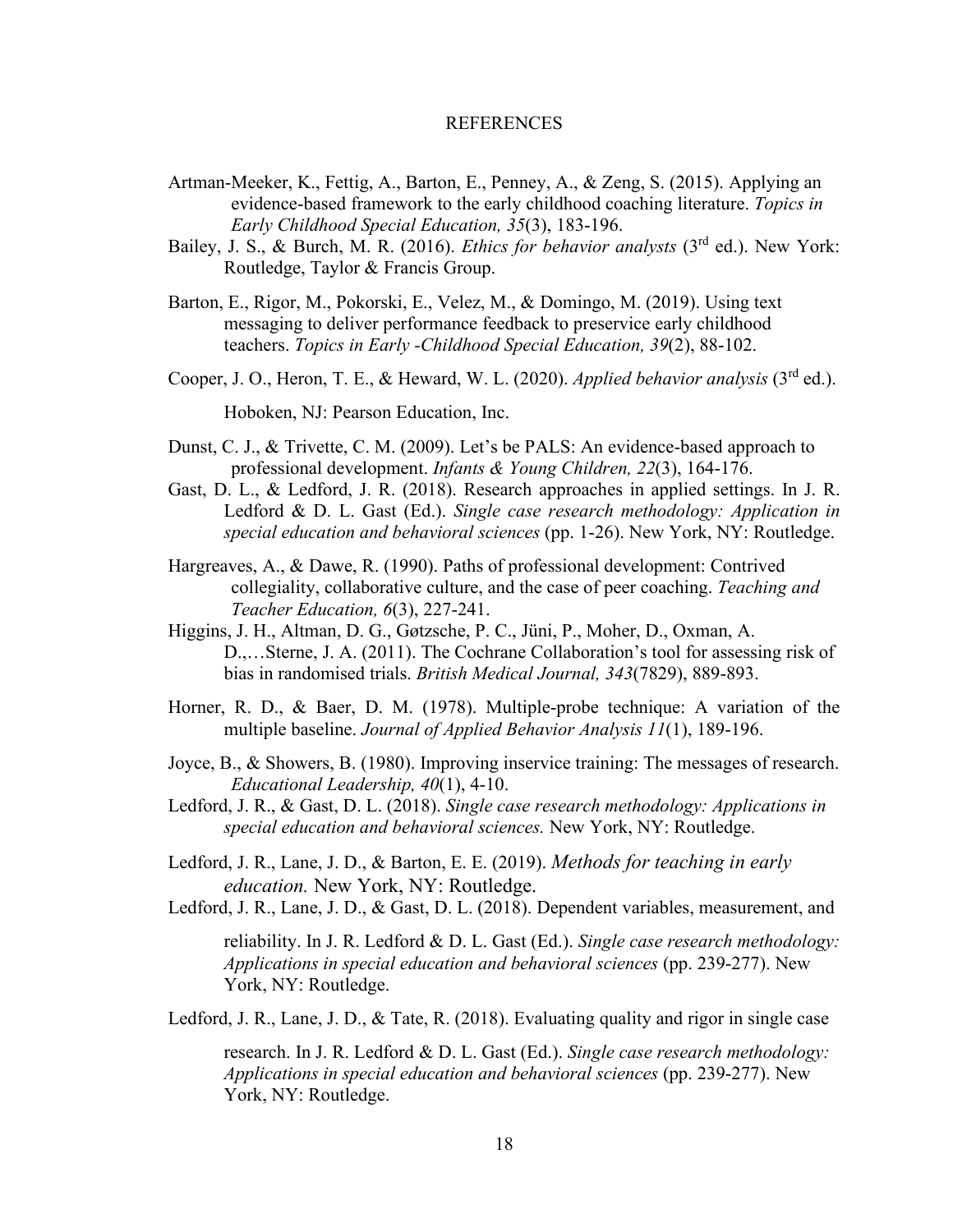- Ledford, J. R., Lloyd, B. P., & Gast, D. L. (2018). Multiple baseline and multiple probe designs. In J. R. Ledford & D. L. Gast (Ed.). *Single case research methodology: Applications in special education and behavioral sciences* (pp. 239-277). New York, NY: Routledge.
- Trivette, C. M., Dunst, C. J., Hamby, D. W., & O'Herin, C. E. (2009). Characteristics and consequences of adult learning methods and strategies. *Practical Evaluation Reports, 2*(1), 1-32.

What Works Clearinghouse. (2013). *Procedures and standards handbook* (Version 3.0).

Retrieved from: https://ies.ed.gov/ncee/wwc/Docs/referencesresouces/ wwc\_

pocedures\_v3\_0\_standards\_handbook.pdf